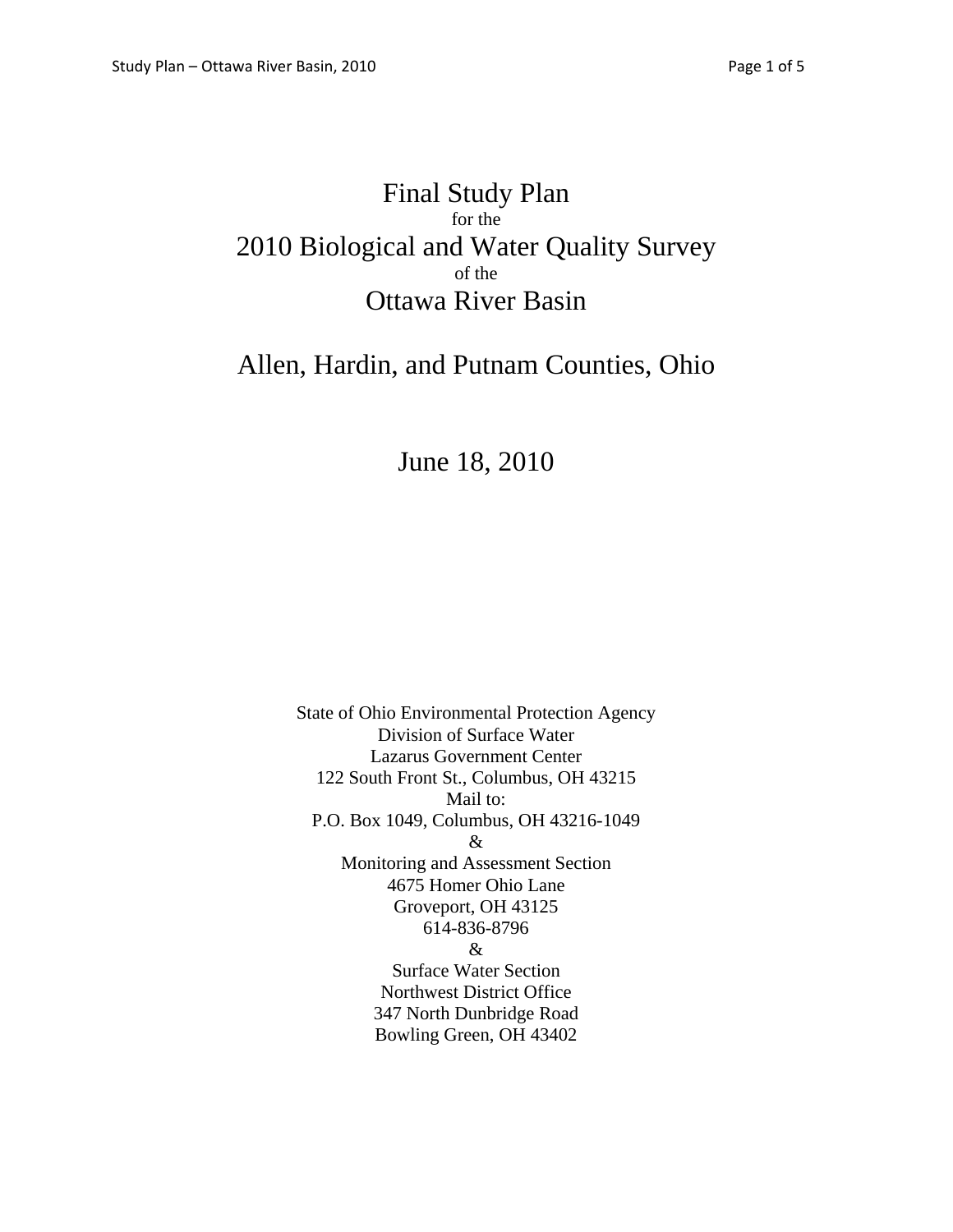## *Background*

The Ottawa River was last comprehensively surveyed in 1996. That survey documented nonattainment of the Warmwater Habitat (WWH) or Modified Warmwater Habitat (MWH) designated aquatic life use at 63 percent of the sampled reaches. Most of the 17 percent of full attainment of WWH reaches were upstream or well downstream from Lima in the lower reaches. Ammonia, nutrients, organic enrichment, and pathogens were the leading causes (75%) of impairment in the basin. The major sources were industrial and municipal point sources, combined sewer overflows (CSOs), and sanitary sewer overflows (SSOs). The greatest declines in the biological community were noted in segments within and downstream, from the Lima WWTP, an oil refinery, a nitrogen fertilizer plant, and CSOs with very high stressor and exposure indicator levels.

## *Sentinel Sites*

To aid in the development of a TMDL model(s), sentinel sites have been established as noted in site list. At each sentinel site, samples are collected monthly beginning prior to the more encompassing survey that starts on June 15th. The purpose of the sentinel sites is to establish a baseline of water chemistry values under varying flow conditions. Stream stage is to be measured to the nearest hundredth of a foot as given by the water line against a designated bridge piling or abutment. Sampling events at sentinel sites should cover the range of stream flow from the 10th to 90th percentiles.

#### *Aquatic Life Use Designations*

Several streams (named and unnamed) within the study area have aquatic life use designations made prior to standardized approaches to the collection of physical habitat and biological samples. Consequently their aquatic life use designations are unverified. The Ohio EPA is obligated to review, evaluate, or recommend (where appropriate) beneficial uses prior to initiating any permitting actions to a water body. Several streams with unverified uses will be sampled as to verify or recommend an aquatic life use.

#### *NPDES Permitted Facilities*

The largest permitted dischargers in the Ottawa River basin are in Lima: the Lima WWTP, the Husky Refinery, and PCS Nitrogen plants. These dischargers will be evaluated, as well as smaller WWTPs around the basin. The site tables note evaluation of dischargers at specific sample sites (Tables 1 and 2).

#### *Objectives*

Specific objectives of this study are to:

1) evaluate the physical habitat, surface water, and sediment quality, and the biological integrity of the Ottawa River basin study area;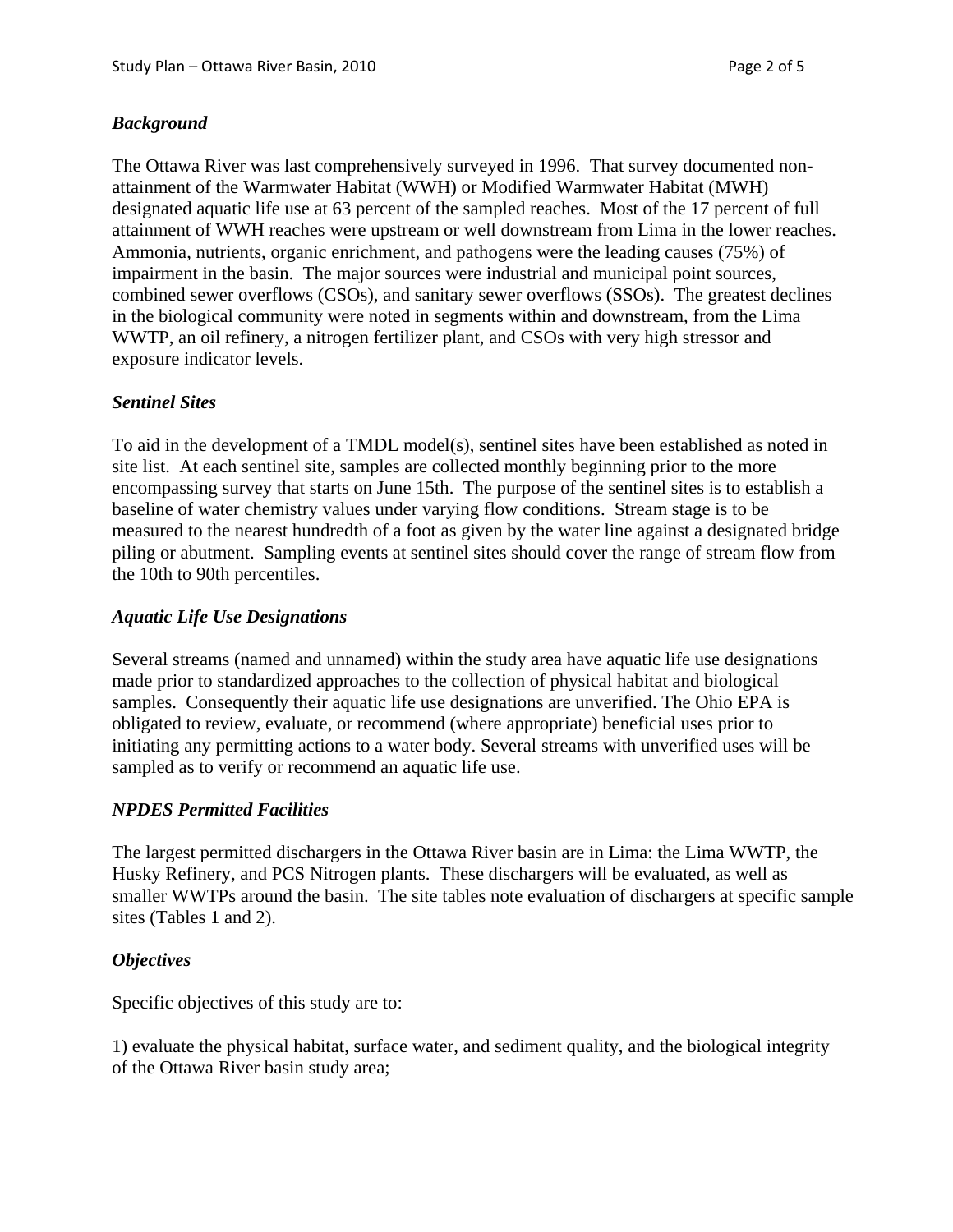2) assess impacts from municipal and industrial wastewater discharges, nonpoint sources of pollution, and habitat alterations;

3) determine attainment status of aquatic life and non-aquatic life use designations, verify uses if not verified, and recommend changes where appropriate; and

4) compare results of this survey with historical results to assess changes in water quality and biological integrity.

## *Total Maximum Daily Load (TMDL)*

Information collected as part of this survey will support TMDL development for the study area. The objectives of the TMDL process are to estimate pollutant loads from the various sources within the basin, define or characterize allowable loads to support beneficial uses, and to allocate pollutant loads among different pollutant sources through appropriate controls (e.g., NPDES permitting, storm water management, 319 proposals, NPS controls or other abatement strategies). The components of the TMDL process supported by this survey are primarily the identification of impaired waters, verification (and redesignating if necessary) of beneficial use designations, gathering ambient information that will factor into the wasteload allocation, and ascribing causes and sources of use impairment. These data are necessary precursors to the development of effective control or abatement strategies (e.g., NPDES permitting, storm water management, 319 proposals, NPS controls or other abatement strategies).

## *Special Issues*

#### *Selenium*

Based on information reported in the 1996 TSD, higher selenium concentrations and biological effects were associated and noted in segments downstream from the discharge source (refinery). Selenium concentrations (ambient and downstream from sources) and effects during this survey will be noted and have a bearing on allowable selenium concentrations instream and discharge limits, particularly for Husky Refinery who is applying for a variance or change in selenium discharge concentrations.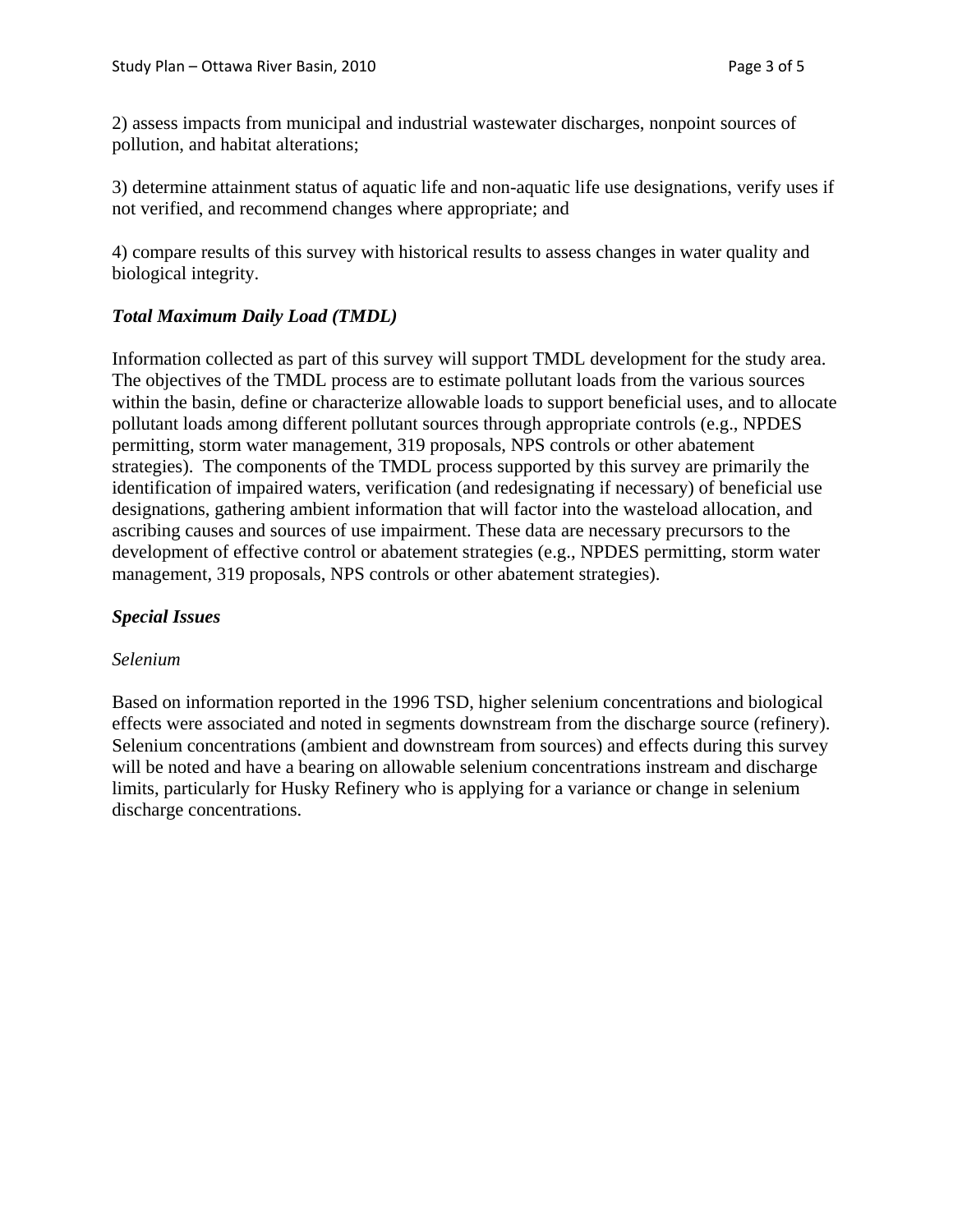## **Contacts**

Ed Moore, Jr. (EAS Macroinvertebrate/TSD Editor) 614-836-8785 Chuck Boucher (EAS Fish) 614-836-8776 Dan Glomski (District WQ Supervisor) 800-686-6930 ext. 3023 Eric Saas (CO Modeling) 614-644-2890 Katie McKibben (District WQ) 800-686-6930 ext. 3013 Tom Poffen barger (District NPDES) 800-686-6930 ext. 3008 Ryan Gierhart (District NPDES) 800-686-6930 ext. 3053 Lynette Hablitzel (District Stormwater) 800-686-6930 ext. 3009 Eric Nygaard (CO NPDES) 614-644-2024 John Estenik (CO Stds & Toxics) 614-644-2866 Beth Risley (TMDL Coordinator) 800-686-6930 ext. 3002 Elizabeth Wick (Enforcement) 614-728-2384 Darla Peele (PIC) 614-644-2160 Dina Pierce (PIC) 614-644-2160 Beth Siebert (Allen Co. SWCD) 419-223-0040

#### **Wildlife Officers in the Study Area**

**Allen** Craig Barr (419) 429-8379 **Hardin** Ryan Kennedy (419) 429-8385 **Putnam** Jason Porinchok (419) 429-8391

#### **County Sheriff Offices in the Study Area**

Allen County (Lima) Sheriff Samuel Crish 419-227-3535 Hardin County (Kenton) Sheriff Keith Everhart 419-673-1268 Putnam County (Ottawa) Sheriff James Beutler 419-523-6598

#### **Hospitals**

Hardin Memorial Hospital 921 East Franklin Street Kenton, Ohio 43326 Phone: 419-673-0761

Lima Memorial Health System 1001 Bellefontaine Avenue Lima Ohio, 45804 Phone: **(419) 228-3335**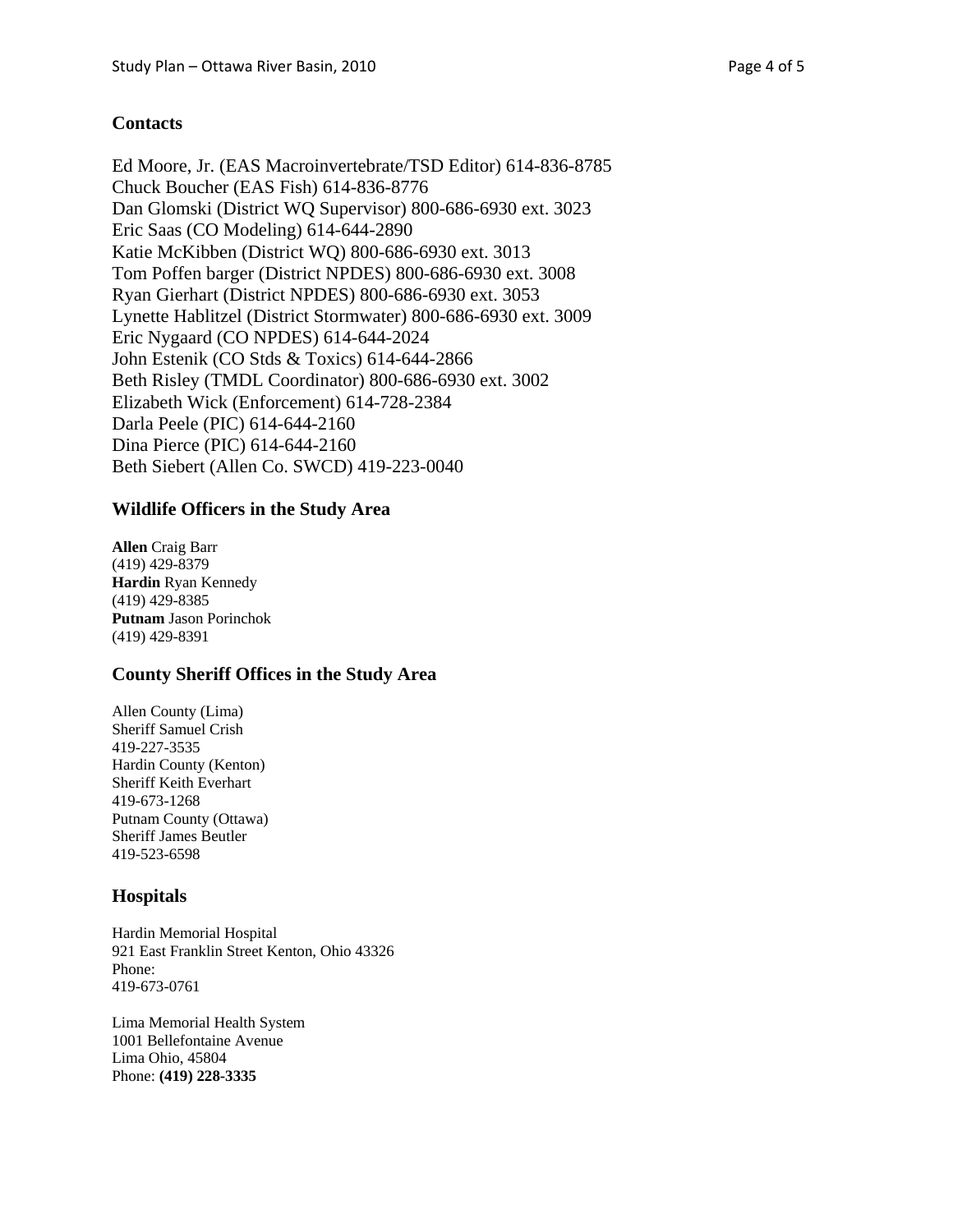## **Geo-Referenced Site Labels**

The sites listed in the study plan tables are coded with STORET station IDs. These STORET IDs link data across several tables. They must be included on all field, lab and sample sheets and reported with all data results. Because the ECOS database needs to be maintained until the transition to EA3 is complete, and because various tables in ECOS lack a field for STORET IDs, the river mile, in concert with the river code, acts as the key relational field; ergo, the **EXACT RIVER MILE** listed in the study plan table must accompany all field, sample and lab sheets, and be reported with all results. If for some reason you sample at a location other than the one listed in the study plan, and that location is a trivial distance away from the one listed in the table and is fully representative of the STORET station, use the river mile listed in the study plan, and simply record the location information separately. An exact river mile can be assigned later to an Absolute Location Point (ALP) if warranted. If the location is not representative of the site listed on the study plan due to distance or a confounding factor, it should probably not be sampled, but if it is, it should be separated as a new station.

## **Attachments**

Table 1. Sampling locations for the 2010 biological and water quality survey of the Ottawa River Basin – mainstem sites.

Table 2. Sampling locations for the 2010 biological and water quality survey of the Ottawa River Basin – tributary sites.

#### KEY TO SAMPLE CODES

- F Fish assessment
- M Macroinvertebrate quantitative assessment
- Mq Macroinvertebrate qualitative assessment
- D Diel D.O. monitoring with sondes
- C Chemical assessment
- Sed Sediment samples (if present)
- O Organics analysis
- E *E. coli* bacteria sampling
- SWAP Surface water assessment for public water supply beneficial use
- Q Qualitative Habitat Evaluation Index (QHEI)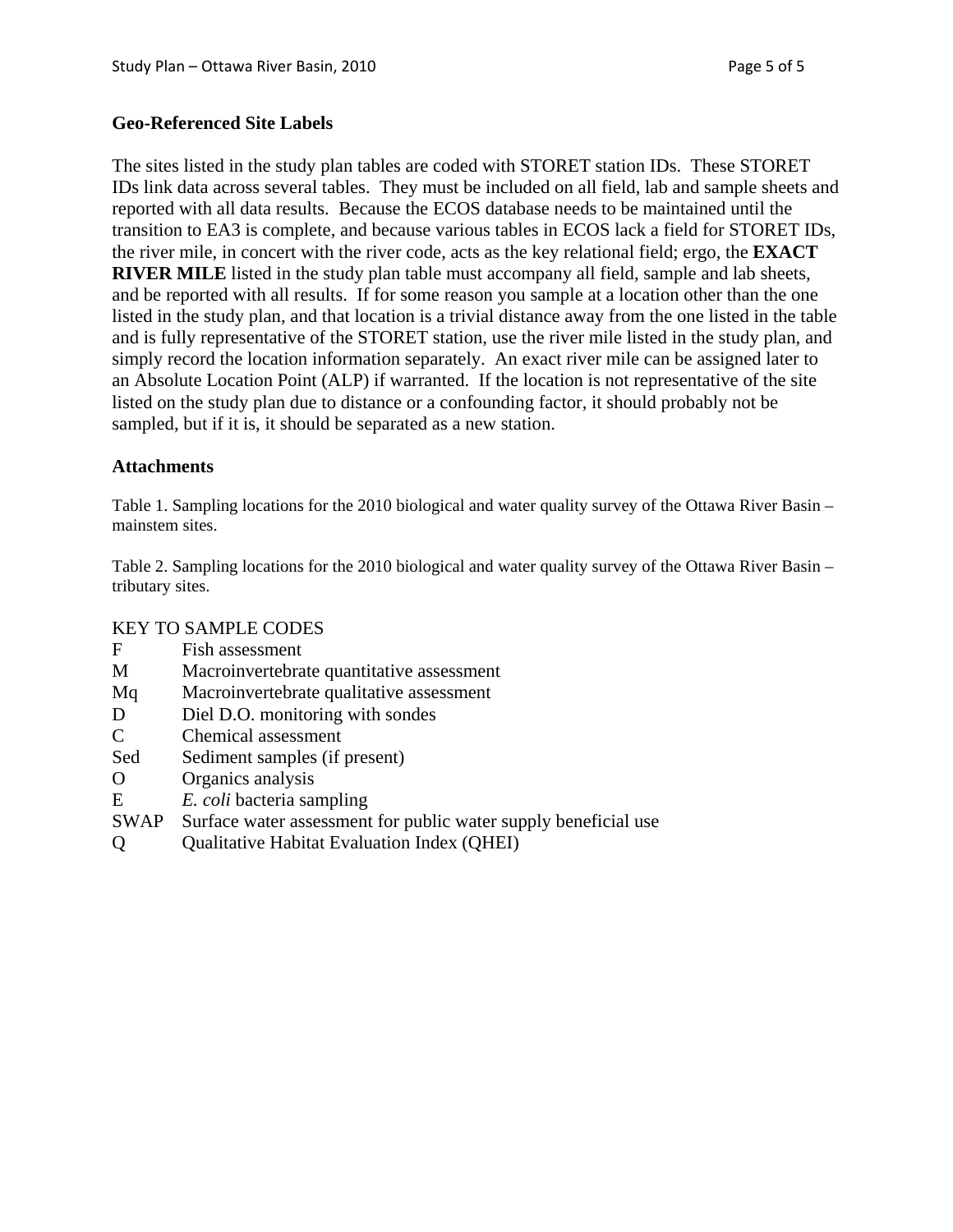**Table 1. Sampling locations for the 2010 biological and water quality survey of the Ottawa River Basin – mainstem sites.**

| <b>Sample</b>           |                                                       | <b>Station</b> | <b>Basin</b> | <b>River</b> | <b>Drain</b>      |             | Eco-        |               | Aq. Life     |         |                          |                                                  |          |
|-------------------------|-------------------------------------------------------|----------------|--------------|--------------|-------------------|-------------|-------------|---------------|--------------|---------|--------------------------|--------------------------------------------------|----------|
| <b>Codes</b>            | <b>Location Description</b>                           | Code           | Code         | <b>Mile</b>  |                   | Area HUC 12 | region      | <b>County</b> | <b>Use</b>   | Lat     | Long.                    | <b>COMMENTS</b>                                  | Quad.    |
|                         | OTTAWA R. UPST. LIMA @                                |                |              |              |                   |             |             |               |              |         |                          |                                                  |          |
| Sed, C, F,              | THAYER RD. (REF.)                                     |                | 04-200-      |              |                   | 04100007    |             |               |              |         |                          | Also D.O. (sonde), sed.,                         |          |
| M, D, E                 | (SENTINEL in bold)                                    | 500270         | 000          | 45.97        |                   | 99.0 70 06  | <b>ECBP</b> | <b>ALLEN</b>  | <b>WWH</b>   |         | 40.7656 34.0131          | ref. site data                                   | Cairo    |
|                         |                                                       |                |              |              |                   |             |             |               |              |         |                          | stay in lotic reach Ust.                         |          |
|                         | OTTAWA R. E OF LIMA @                                 |                | 04-200-      |              |                   | 04100007    |             |               |              |         |                          | toward golf course 200-250                       |          |
| $\mathsf{F},\mathsf{M}$ | FETTER RD.                                            | 500230         | 000          | 44.26        |                   | 102.0 70 06 | <b>ECBP</b> | <b>ALLEN</b>  | <b>WWH</b>   | 40.7569 | $-84.0372$               | ∣vds.                                            | Cairo    |
|                         | OTTAWA R. E OF LIMA,                                  |                |              |              |                   |             |             |               |              |         |                          | Chem. & required Water                           |          |
|                         | UPST. DAM, ADJ. LIMA                                  |                | 04-200-      |              |                   | 04100007    |             |               |              |         |                          | intake measures (pest.),                         |          |
| Sed                     | <b>RESERVOIR</b>                                      | 204307         | 000          | 43.60        |                   | 103.0 70 06 | <b>ECBP</b> | <b>ALLEN</b>  | <b>WWH</b>   | 40.7533 | -84.0472 Sed.            |                                                  | Cairo    |
| F,M,D,S                 | OTTAWA R. DST. METZGER<br>RD. DAM, DST. LIMA          |                | 04-200-      |              |                   | 04100007    |             |               |              |         |                          | Biology. Dsr. Dam & water                        |          |
| WAP,C                   | <b>RESERVOIR</b>                                      | P04W23         | 000          | 43.45        |                   | 103.0 70 06 | <b>ECBP</b> | <b>ALLEN</b>  | <b>WWH</b>   | 40.7514 | -84.0506 intake          |                                                  | Cairo    |
|                         | OTTAWA R. UPST. LIMA,                                 |                | $04 - 200 -$ |              |                   | 04100007    |             |               |              |         |                          | Walk dst. to free-flowing                        |          |
| C,D,F,M                 | <b>DST. ROUSH RD.</b>                                 | P04S26         | 000          | 42.30        |                   | 122.0 70 06 | <b>ECBP</b> | <b>ALLEN</b>  | <b>WWH</b>   | 40.7478 | $-84.0711$               | stream                                           | Lima     |
|                         |                                                       |                |              |              |                   |             |             |               |              |         |                          | Chemistry, D.O., Sed., if                        |          |
|                         | OTTAWA R. AT LIMA, UPST.                              |                |              |              |                   |             |             |               |              |         |                          | biol.samples ust. then code                      |          |
| E, C, D, F,             | <b>SCHOONOVER PARK @</b>                              |                | 04-200-      |              |                   | 04100007    |             |               |              |         |                          | P04S41 Historical site                           |          |
| ΙM                      | SUGAR ST.                                             | P04K04         | 000          | 41.16        |                   | 125.0 70 06 | <b>ECBP</b> | <b>ALLEN</b>  | <b>WWH</b>   | 40.7481 | -84.0894                 | ust.RM 41.3 (15006)                              | Lima     |
|                         |                                                       |                |              |              |                   |             |             |               |              |         |                          | Elm Street Dam pool - chem                       |          |
|                         |                                                       |                |              |              |                   |             |             |               |              |         |                          | sample @ Bellefontaine St.,                      |          |
|                         | OTTAWA R. AT LIMA, DST.                               |                |              |              |                   |             |             |               |              |         |                          | bug site ust                                     |          |
|                         | Lovers Lane DAM (Elm St.                              |                |              |              |                   |             |             |               |              |         |                          | Market/Bellefontaine St.                         |          |
| C,D,F,M,                | Dam Pool), DST. LOVERS                                |                | 04-200-      |              |                   | 04100007    |             |               |              |         |                          | tailwaters, fish in tailwaters                   |          |
| E.                      | LANE CSO (tailwaters)                                 | P04K03         | 000          | 40.04        |                   | 126.0 70 06 | <b>ECBP</b> | <b>ALLEN</b>  | <b>WWH</b>   |         | 40.7400 -84.0950         | $@$ pool                                         | Lima     |
|                         | OTTAWA R. AT LIMA at/ust.                             |                |              |              |                   |             |             |               |              |         |                          |                                                  |          |
|                         | CENTRAL AVE. and RR bridge                            |                |              |              |                   |             |             |               |              |         |                          |                                                  |          |
| C,D,F,M,                | and dst. Elm St. dam tailwaters                       |                | 04-200-      |              |                   | 04100007    |             |               |              |         |                          | Elm Street tailwaters short                      |          |
| ΙE                      | (riverine reach)                                      | P04W08         | 001          | 39.58        |                   | 127.0 70 06 | <b>ECBP</b> | <b>ALLEN</b>  | <b>WWH</b>   |         | 40.7367 -84.1009         | flowing reach                                    | Lima     |
|                         |                                                       |                |              |              |                   |             |             |               |              |         |                          | Biol., Chem.,                                    |          |
|                         |                                                       |                |              |              |                   |             |             |               |              |         |                          | Datasonde, sed., Collett St.                     |          |
|                         | OTTAWA R. AT LIMA @                                   |                |              |              |                   |             |             |               |              |         |                          | dam pool extends to RR dam                       |          |
| Sed,C,D,                | COLLETT ST. (in Erie RR<br>/Collett St. Dam Pool that |                | 04-200-      |              |                   | 04100007    |             |               |              |         |                          | thru Faurot Park -<br>Datasonde toward middle to |          |
| F, M, E                 | extends above Collett St.)                            | P04S14         | 000          | 38.63        | 128.0 70 06       |             | <b>ECBP</b> | <b>ALLEN</b>  | <b>WWH</b>   |         | 40.7319 -84.1192         | lower end                                        | Lima     |
|                         | OTTAWA R. UPST. LIMA                                  |                |              |              |                   |             |             |               |              |         |                          | ust. Lima WWTP samples -                         |          |
|                         | WWTP @ ROAD DST. Erie                                 |                | 04-200-      |              |                   | 04100007    |             |               |              |         |                          | everything including                             | Criders- |
| C,D,F,M                 | <b>RR DAM</b>                                         | P04P19         | 000          | 37.91        |                   | 129.0 70 06 | ECBP        | <b>ALLEN</b>  | <b>WWH</b>   | 40.7242 |                          | $-84.1267$ datasonde                             | ville    |
| Sed, C, D,              | OTTAWA R. AT LIMA, DST.                               |                | 04-200-      |              |                   | 04100007    |             |               |              |         |                          |                                                  | Criders- |
| F,M                     | <b>LIMA WWTP</b>                                      | P04S30         | 000          | 37.47        |                   | 130.0 70 06 | <b>ECBP</b> | <b>ALLEN</b>  | <b>WWH</b>   | 40.7228 |                          | -84.1333 dst. Lima WWTP samples                  | ville    |
|                         | HUSKY REFINERY 001                                    |                | 04-200-      |              |                   | 04100007    |             |               |              |         |                          |                                                  | Criders- |
| C, O                    | OUTFALL TO OTTAWA R.                                  | P04S10         | 000          | 37.11        |                   | 131.0 70 06 | <b>ECBP</b> | <b>ALLEN</b>  | <b>UNDES</b> | 40.7196 |                          | $-84.1371$ Chem. only - 001;                     | ville    |
|                         | OTTAWA R. UPST PCS                                    |                |              |              |                   |             |             |               |              |         |                          |                                                  |          |
| Sed,C,O,                | NITROGEN, DST HUSKY                                   |                | 04-200-      |              |                   | 04100007    |             |               |              |         |                          | dst. Husky Refinery 001                          | Criders- |
| D, F, M                 | <b>REFINERY</b>                                       | P04S09         | 000          |              | 37.00 131.0 70 06 |             | <b>ECBP</b> | <b>ALLEN</b>  | <b>WWH</b>   |         | 40.7178 -84.1375 samples |                                                  | ville    |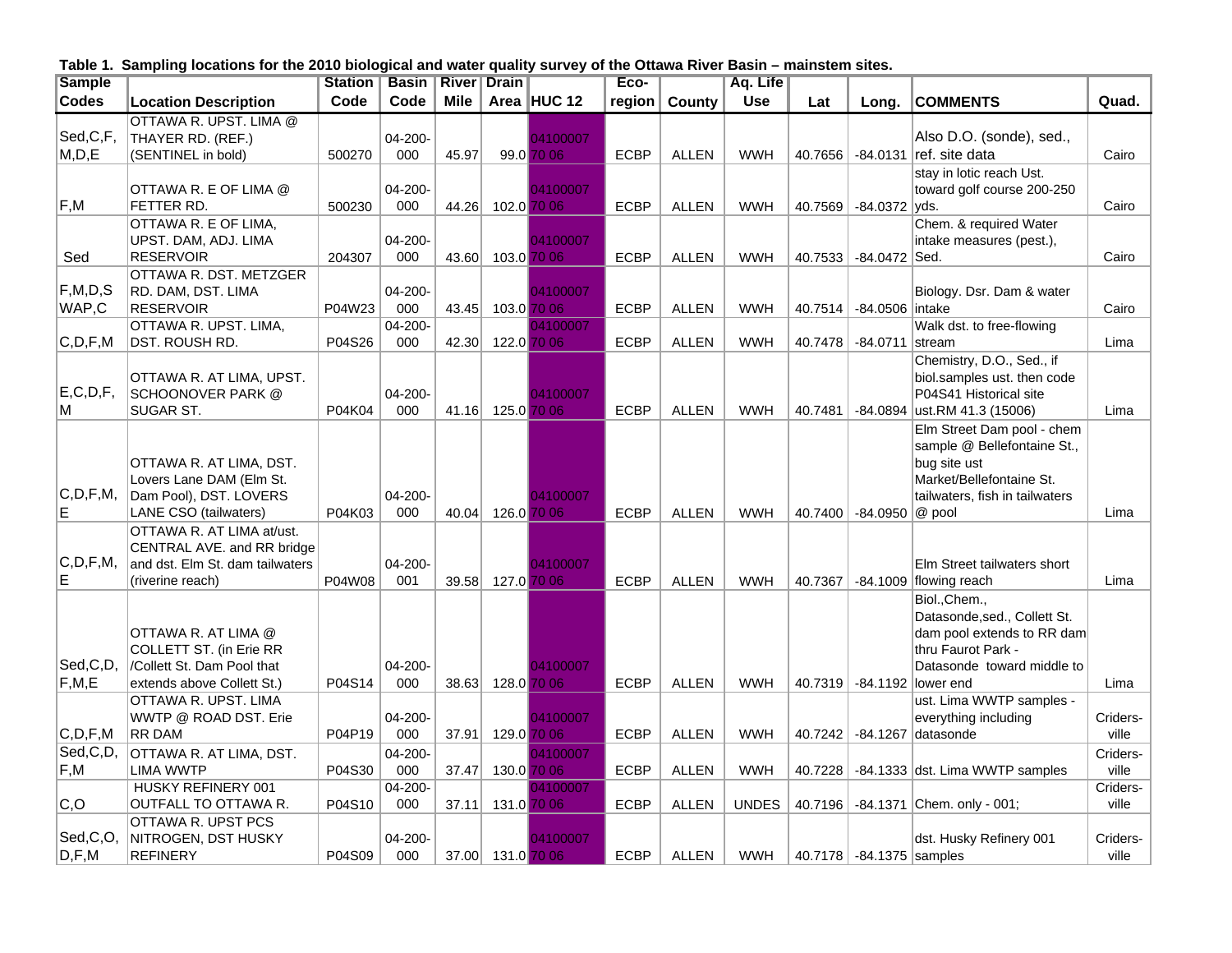| <b>Sample</b> |                                      | <b>Station</b> | <b>Basin</b>   | <b>River</b> | <b>Drain</b>      |                         | Eco-        |               | Aq. Life   |         |                  |                                               |          |
|---------------|--------------------------------------|----------------|----------------|--------------|-------------------|-------------------------|-------------|---------------|------------|---------|------------------|-----------------------------------------------|----------|
| Codes         | <b>Location Description</b>          | Code           | Code           | <b>Mile</b>  |                   | Area HUC 12             | region      | County        | <b>Use</b> | Lat     | Long.            | <b>COMMENTS</b>                               | Quad.    |
|               | OTTAWA R. AT LIMA, ADJ.              |                |                |              |                   |                         |             |               |            |         |                  |                                               |          |
| Sed,C,O,      | FORT AMANDA RD. (Dst PCS             |                | 04-200-        | $36.3 -$     |                   | 04100007                |             |               |            |         |                  | Se and PCS issue (hist.                       | Criders- |
| D, F, M       | Nitrogen OUTFALLS)                   | P04S07         | 000            | 36.0         |                   | 131.0 70 06             | <b>ECBP</b> | <b>ALLEN</b>  | <b>WWH</b> | 40.7083 |                  | -84.1411  urea/NH3)                           | ville    |
|               | <b>OTTAWA R Dst Lima outfalls</b>    |                | 04-200-        |              |                   | 04100007                |             |               |            |         |                  |                                               | Criders- |
| E, C, O, D    | ∣at Shawnee Rd                       | P04S28         | 000            | 35.44        |                   | 134.0 70 06             | <b>ECBP</b> | <b>ALLEN</b>  | <b>WWH</b> | 40.7064 |                  | -84.1514 Sentinel site (flows)                | ville    |
|               | OTTAWA R. DST. LIMA @                |                |                |              |                   |                         |             |               |            |         |                  |                                               |          |
|               | <b>WESTFIELD DRIVE (Shawnee</b>      |                | 04-200-        |              |                   | 04100007                |             |               |            |         |                  | RECOVERY (& serves as                         | Criders- |
| F,M           | Country Club)                        | P04S06         | 000            | 34.55        |                   | 151.0 70 02             | <b>ECBP</b> | <b>ALLEN</b>  | <b>WWH</b> | 40.7136 |                  | -84.1575 Ust. Shawnee #2 WWTP)                | ville    |
|               |                                      |                |                |              |                   |                         |             |               |            |         |                  |                                               |          |
|               | <b>OTTAWA RIVER AT ELM</b>           |                |                |              |                   |                         |             |               |            |         |                  |                                               |          |
|               | STREET (DST. SHAWNEE #2              |                | 04-200-        |              |                   | 04100007                |             |               |            |         |                  |                                               | Criders- |
| C,D, F, M     | WWTP, Seriff Rd. Landfill)           | P04S27         | 000            | 31.03        |                   | 155.0 70 02             | <b>ECBP</b> | <b>ALLEN</b>  | <b>WWH</b> |         |                  | 40.7369 -84.1803 dst. Shawnee #2 and landfill | ville    |
|               |                                      |                |                |              |                   |                         |             |               |            |         |                  |                                               |          |
|               |                                      |                |                |              |                   |                         |             |               |            |         |                  | Ust. Allentown impoundment                    |          |
|               |                                      |                |                |              |                   |                         |             |               |            |         |                  | / dst. Long Lake / Ambient                    |          |
| E, C, D, F    | OTTAWA R. AT ALLENTOWN               |                | 04-200-        |              |                   | 04100007                |             |               |            |         |                  | Recovery from Lima /                          |          |
| M             | @ COPUS RD.                          | P04P01         | 000            | 29.26        |                   | 156.0 70 02             | <b>ECBP</b> | <b>ALLEN</b>  | <b>WWH</b> | 40.7536 |                  | -84.1908 Recovery Shawnee #2                  | Elida    |
| C,D,F,M,      |                                      |                |                |              |                   |                         |             |               |            |         |                  | Dam pool sample to justify                    |          |
|               | OTTAWA R. AT ALLENTOWN               |                | 04-200-        |              |                   | 04100007                |             |               |            |         |                  | removal, biol., Chem., Sed.,                  |          |
| Sed           | @ ST. RT. 81 (in dam pool)           | 500050         | 000            | 28.85        |                   | 160.0 70 02             | <b>ECBP</b> | <b>ALLEN</b>  | <b>WWH</b> |         | 40.7550 -84.1947 | Datasonde<br>Ust. Elida - Biol., Chem.,       | Elida    |
| C,D,F,M       | OTTAWA R. W OF ELIDA @<br>PIQUAD RD. | P04P32         | 04-200-<br>000 | 25.75        |                   | 04100007<br>166.0 70 02 | <b>ECBP</b> | <b>ALLEN</b>  | <b>WWH</b> | 40.7878 | $-84.2125$ sonde |                                               | Elida    |
|               |                                      |                |                |              |                   |                         |             |               |            |         |                  |                                               |          |
|               | OTTAWA R. DST. ELIDA                 |                |                |              |                   |                         |             |               |            |         |                  | Dst. Troyer / Crites Rd. and                  |          |
|               | WWTP (Troyer Rd. or adj.             |                | 04-200-        |              |                   | 04100007                |             |               |            |         |                  | Dutch Hollow Rd. (Dst. Elida                  |          |
| C, F, M       | Dutch Hollow Rd.)                    | 300939         | 000            | 24.11        |                   | 167.0 70 02             | <b>ECBP</b> | <b>ALLEN</b>  | <b>WWH</b> | 40.8017 | -84.2038         | WWTP discharge)                               | Elida    |
|               |                                      |                |                |              |                   |                         |             |               |            |         |                  | Dst. Elida (Ambient), dst.                    |          |
| E, C, D, F    | OTTAWA R. N OF ELIDA @               |                | 04-200-        |              |                   | 04100007                |             |               |            |         |                  | Honey Run and Dug Run -                       |          |
| M             | NEFF RD.                             | P04P14         | 000            | 22.14        |                   | 194.0 70 06             | <b>ECBP</b> | <b>ALLEN</b>  | <b>WWH</b> | 40.8253 | -84.2053         | chem. biol.                                   | Elida    |
|               |                                      |                |                |              |                   |                         |             |               |            |         |                  |                                               |          |
|               |                                      |                |                |              |                   |                         |             |               |            |         |                  | Dst. Beaver Run, influence                    |          |
|               | OTTAWA R. NW OF GOMER.               |                |                |              |                   |                         |             |               |            |         |                  | of Gomer and Pike Run in                      |          |
|               | <b>DST. PIKE RUN (UST. OLD</b>       |                | 04-200-        |              |                   | 04100007                |             |               |            |         |                  | Ottawa R. - Biology -                         |          |
| F,M           | ST. RT. 12)                          | P04K02         | 000            | 19.20        | 215.0 70 06       |                         | <b>ECBP</b> | <b>ALLEN</b>  | <b>WWH</b> | 40.8572 |                  | -84.1975 elevation line At RM 19.08           | Elida    |
|               | OTTAWA R. NW OF GOMER                |                | 04-200-        |              |                   | 04100007                |             |               |            |         |                  |                                               |          |
| C,D           | @ OLD ST. RT. 12                     | P04P33         | 000            | 18.68        | 216.0 70 06       |                         | ECBP        | <b>PUTNAM</b> | <b>WWH</b> | 40.8608 |                  | $-84.1931$ Chem. at bridge                    | Elida    |
| IC,           | OTTAWA R. AT RIMER @ ST.             |                | 04-200-        |              |                   | 04100007                |             |               |            |         |                  | Hist. fish sampled upstream                   |          |
| E, D, F, M    | <b>RT. 189</b>                       | P04P15         | 000            |              | 15.98 217.0 70 06 |                         | <b>HELP</b> | <b>PUTNAM</b> | <b>WWH</b> | 40.8842 |                  | -84.2131 adj. SR 189                          | Kalida   |
|               |                                      |                |                |              |                   |                         |             |               |            |         |                  |                                               |          |
|               |                                      |                |                |              |                   |                         |             |               |            |         |                  | Can possibly sample biology                   |          |
|               | OTTAWA R. N OF RIMER @               |                | 04-200-        |              |                   | 04100007                |             |               |            |         |                  | behind Ottawa R. church -                     |          |
| D, F, M       | CO. RD. R-17                         | P04K01         | 000            |              | 12.75 231.0 70 06 |                         | <b>HELP</b> | PUTNAM        | <b>WWH</b> | 40.9117 |                  | -84.2089 past fish RM 13.0 & 12.3             | Kalida   |
|               | OTTAWA R. S OF KALIDA @              |                | 04-200-        |              |                   | 04100007                |             |               |            |         |                  | Hist. fish sampled upstream                   |          |
| C, E, F, M    | CO. RD. P (near TR 107)              | P04S03         | 000            | 8.12         | 239.0 70 06       |                         | <b>HELP</b> | <b>PUTNAM</b> | <b>WWH</b> | 40.9469 |                  | $-84.1889$ adj. SR 189                        | Kalida   |
|               | OTTAWA R. SW of KALIDA               |                | 04-200-        |              |                   | 04100007                |             |               |            |         |                  |                                               |          |
| C,D,F,M       | at farm field rd. off SR 115         | 204299         | 000            | 5.60         | 305.0 70 03       |                         | <b>HELP</b> | PUTNAM        | <b>WWH</b> |         |                  | 40.9683 -84.1906 Dst. Sugar Cr. confluence    | Kalida   |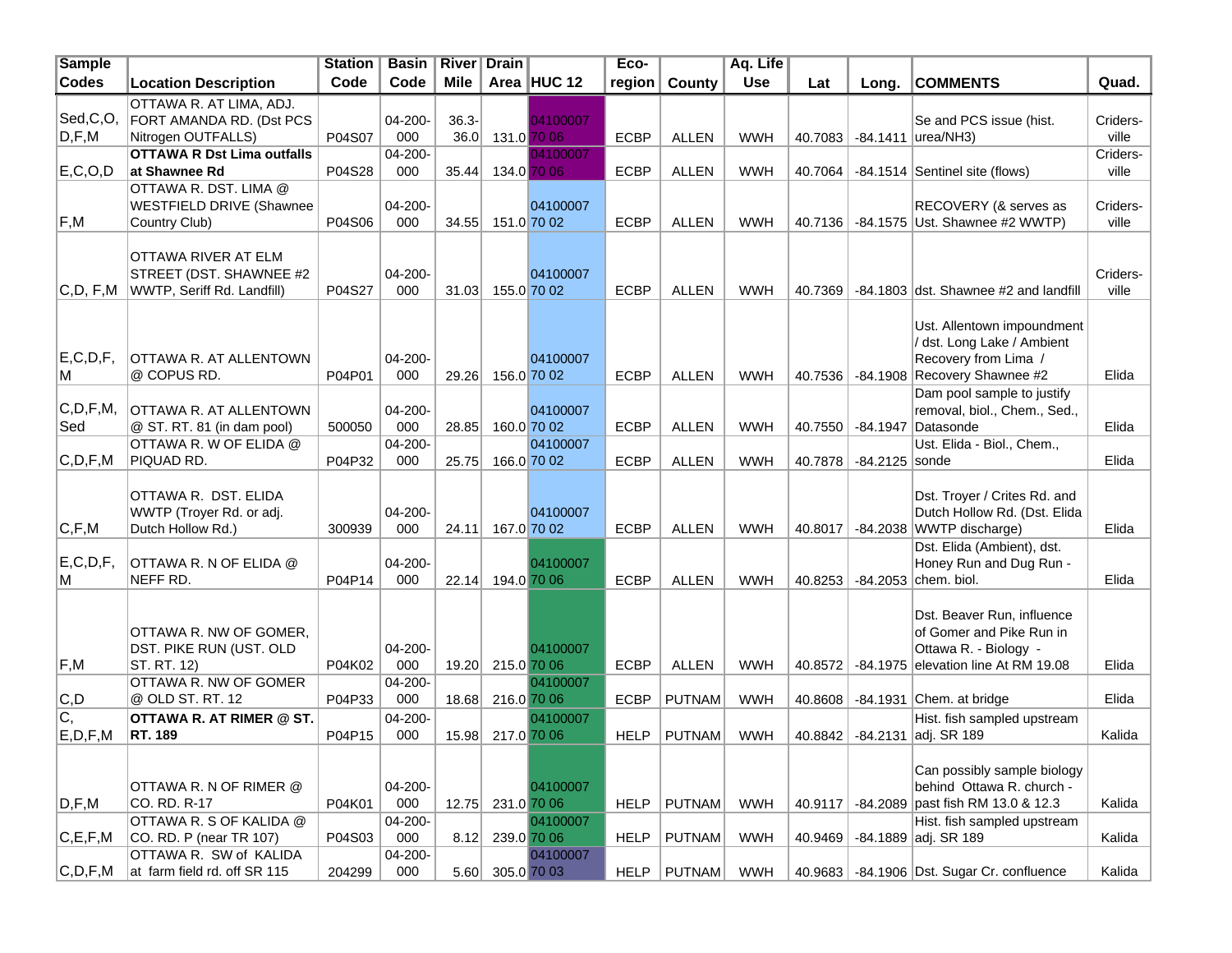| Sample       |                                  | Station | <b>Basin</b> I |             | River   Drain |             | Eco-        |               | Aa. Life   |         |                     |                     |        |
|--------------|----------------------------------|---------|----------------|-------------|---------------|-------------|-------------|---------------|------------|---------|---------------------|---------------------|--------|
| <b>Codes</b> | <b>Location Description</b>      | Code    | Code           | <b>Mile</b> |               | Area HUC 12 | region      | County        | <b>Use</b> | ∟at     | Lona.               | <b>COMMENTS</b>     | Quad.  |
| E, C, F, M   | <b>OTTAWA R. AT KALIDA @</b>     |         | 04-200-        |             |               | 04100007    |             |               |            |         |                     |                     |        |
| Sed          | <b>U.S. RT. 224</b>              | P04W21  | 000            | 3.67        |               | 308.0 70 03 | <b>HELP</b> | <b>PUTNAM</b> | WWH        |         | ∣ 40.9803 ∃-84.2031 | Biology Ust. SR 224 | Kalida |
| C, D, F, M,  | <b>OTTAWA R. NEAR KALIDA @  </b> |         | $04 - 200 -$   |             |               | 04100007    |             |               |            |         |                     |                     |        |
| Sed          | ICO. RD. 19                      | 500150  | 000            | 0.961       |               | 351.0 70 03 | <b>HELP</b> | <b>PUTNAM</b> | WWH        | 40.9900 | -84.2267丨           | l Dst. Kalida WWTP  | Kalida |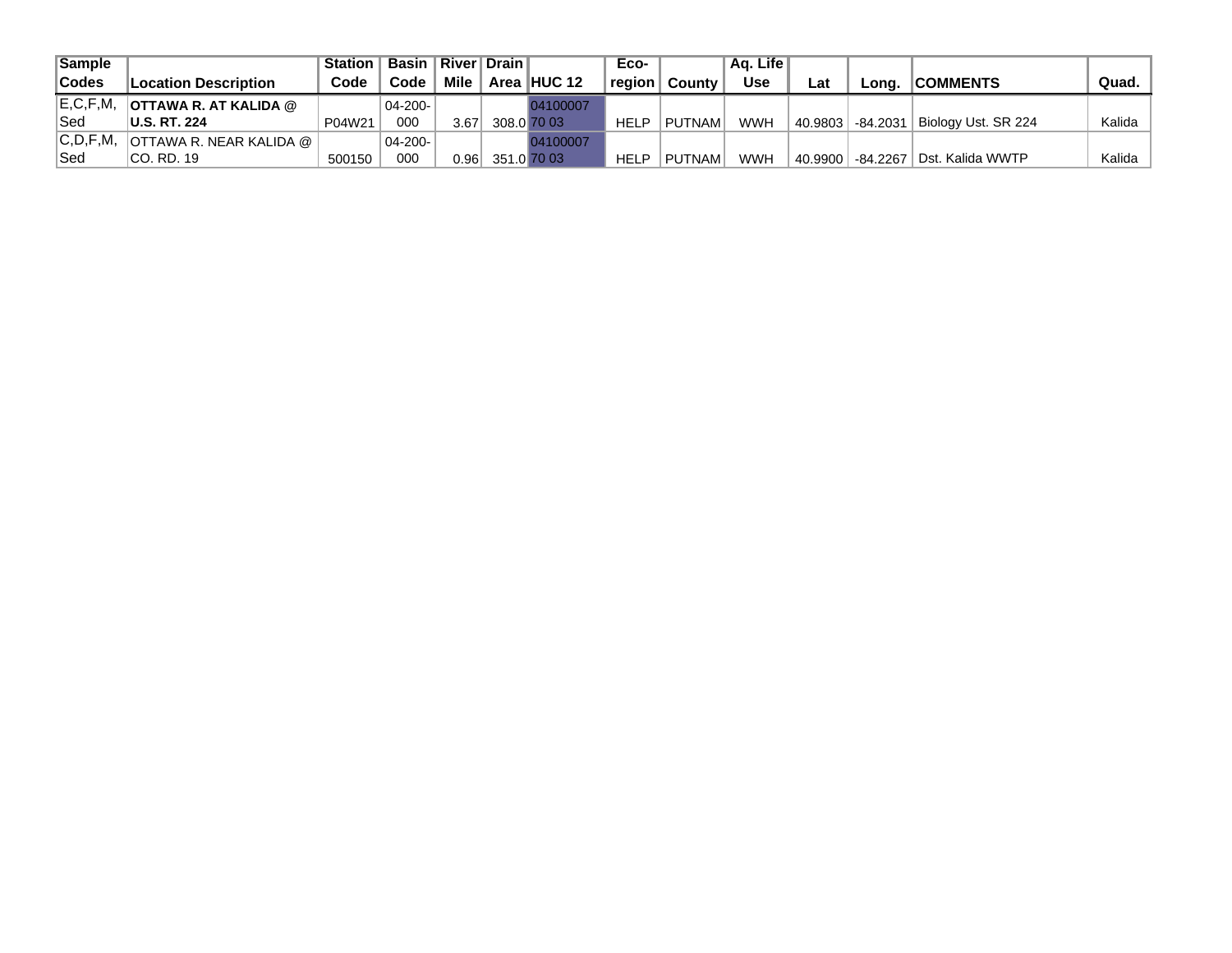| Table 2. Sampling locations for the 2010 biological and water quality survey of the Ottawa River Basin - tributary sites. |  |  |  |  |  |  |
|---------------------------------------------------------------------------------------------------------------------------|--|--|--|--|--|--|
|---------------------------------------------------------------------------------------------------------------------------|--|--|--|--|--|--|

| <b>Sample</b><br><b>Codes</b> | <b>Ottawa River Tributary Site</b><br><b>Location Description</b>      | <b>Station</b><br>Code | <b>Basin</b><br>Code | <b>River</b><br><b>Mile</b> | <b>Drain</b><br>Area | <b>HUC 12</b>     | Eco-<br>region | County        | Aq. Life<br><b>Use</b> | Lat     | Long.              | <b>COMMENTS</b>                                                                                                                                                             | Quad. |
|-------------------------------|------------------------------------------------------------------------|------------------------|----------------------|-----------------------------|----------------------|-------------------|----------------|---------------|------------------------|---------|--------------------|-----------------------------------------------------------------------------------------------------------------------------------------------------------------------------|-------|
| C, F, Mq                      | UT to Hog Creek @ RM<br>13.71 at TR 50                                 | 301042                 | $04 - 216 -$<br>001  | 0.52                        | 8.05                 | 04100007<br>70 01 | <b>ECBP</b>    | <b>HARDIN</b> | ???                    | 40.7619 | -83.7428           | Unlisted stream, All tribs.<br>but UT UT UT to Hog Cr<br>@ 13.71/ 1.1/0.3 have<br>present/historicial<br>reaches ditched or on<br><b>Petition Ditch</b><br>Maintenance List | Ada   |
| $C, F$ or<br>Q, Mq            | LORD DITCH (Trib. to Hog<br>Creek @ RM 12.8) at CR 50                  | 301041                 | 04-220-<br>000       | 1.2                         | 6.49                 | 04100007<br>70 01 | <b>ECBP</b>    | <b>HARDIN</b> | WWH*                   | 40.7616 | $-83.7652$         | Listed stream unverified<br>use, upper half on<br><b>Petition Ditch</b><br>Maintenance List                                                                                 | Ada   |
| C, F, Mq                      | HOG CREEK at TR 85                                                     | 301040                 | 04-216-<br>000       | 13.42                       | 13.9                 | 04100007<br>70 01 | <b>ECBP</b>    | <b>HARDIN</b> | <b>MWH</b>             | 40.7717 |                    | Hog Creek incremental<br>drainage area site (3<br>times upst. DA and $< .5$<br>$-83.7478$ dst. DA), NPS agri. inputs                                                        | Ada   |
| E only                        | HOG CREEK at TR 75                                                     | 300937                 | $04 - 216 -$<br>000  | 12.03                       | 21.9                 | 04100007<br>70 01 | <b>ECBP</b>    | <b>HARDIN</b> | <b>MWH</b>             | 40.7854 | $-83.7661$ E. coli |                                                                                                                                                                             | Ada   |
| C, E, F, M<br>O,              | HOG CREEK at CR 65                                                     | P04S42                 | $04 - 216 -$<br>000  | 10.77                       | 31.4                 | 04100007<br>70 02 | <b>ECBP</b>    | <b>HARDIN</b> | <b>MWH</b>             | 40.7963 | -83.7848           | Upper portion of Hog<br>Creek ust. Grass Creek<br>and Ada, dst. ASM Dola<br>(CAFO), NPS agri. Inputs                                                                        | Ada   |
|                               | <b>HOG CREEK NEAR ADA at</b><br>$ C, F, M, D $ St. Rt. 235 hist C site | 500370                 | $04 - 216 -$<br>000  | 8.72                        | 54                   | 04100007<br>70 04 | <b>ECBP</b>    | <b>HARDIN</b> | <b>MWH</b>             | 40.7962 |                    | Hog Creek dst. Ada<br>(Grass Cr.) at SR 235,<br>dst.No. 28 Ditch & other<br>upper mod. tribs. -<br>-83.8232 Recovery/meeting use?                                           | Ada   |
|                               | HOG CREEK at St. Paul Rd.<br>$ C, F, M, D $ (TR 25) (Hardin Co.)       | 301006                 | 04-216-<br>000       | 6.67                        | 58.6                 | 04100007<br>70 04 | <b>ECBP</b>    | <b>HARDIN</b> | <b>MWH</b>             | 40.7958 | $-83.8617$         | Hog Creek dst. Ada<br>(Grass Cr.), dst.No. 28<br>Ditch & other upper mod.<br>tribs. - Recovery /<br>meeting use - Hardin<br> Co.?                                           | Ada   |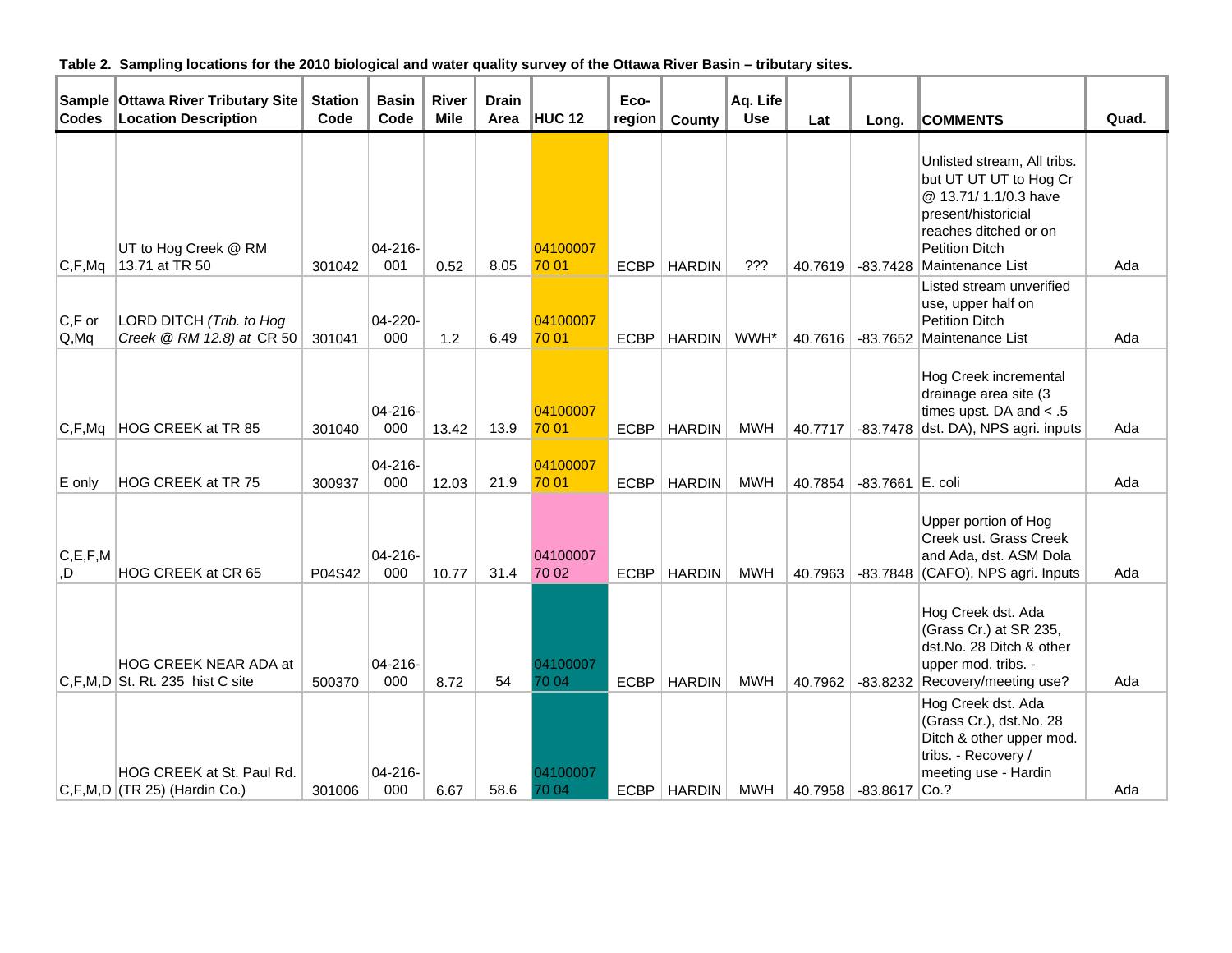| Sample<br><b>Codes</b>             | <b>Ottawa River Tributary Site</b><br><b>Location Description</b>              | <b>Station</b><br>Code | <b>Basin</b><br>Code | <b>River</b><br><b>Mile</b> | <b>Drain</b><br>Area | HUC 12            | Eco-<br>region | County        | Aq. Life<br><b>Use</b> | Lat     | Long.      | <b>COMMENTS</b>                                                                                                                       | Quad.     |
|------------------------------------|--------------------------------------------------------------------------------|------------------------|----------------------|-----------------------------|----------------------|-------------------|----------------|---------------|------------------------|---------|------------|---------------------------------------------------------------------------------------------------------------------------------------|-----------|
|                                    | C,F,M,D HOG CREEK at Peevee Rd.                                                | 500410                 | $04 - 216 -$<br>000  | 3.8                         | 69                   | 04100007<br>70 04 | <b>ECBP</b>    | <b>ALLEN</b>  | <b>WWH</b>             | 40.7867 |            | Hog Creek in Allen Co. -<br>to assess WWH<br>performance (lingering<br>effects from MWH in<br>-83.9086 Harding Co. upst.), NPS        | Beaverdam |
| .D                                 | E,C,F,M HOG CREEK N OF<br>LAFAYETTE@ Swaney Rd.                                | P04P18                 | 04-216-<br>000       | 0.27                        | 73.7                 | 04100007<br>70 04 | <b>ECBP</b>    | <b>ALLEN</b>  | <b>WWH</b>             | 40.7708 | $-83.9517$ | Hog Creek meeting<br>WWH, instream water<br>quality prior to formation<br>of Ottawa River                                             | Beaverdam |
| C, F, Mg,<br>D                     | FITZHUGH DITCH (AKA<br>Ireton Ditch) dst. CR 75 &<br>Airport Rd. toward mouth  | 301039                 | 04-219-<br>000       | 0.4                         | 10.1                 | 04100007<br>70 02 | <b>ECBP</b>    | <b>HARDIN</b> | WWH*                   | 40.7670 |            | Listed stream unverified<br>use, all on Petition Ditch<br>Maintenance List, Dst.<br>-83.7910 from KSM Dola (CAFO)                     | Ada       |
| $F$ or<br>Q, Mq                    | No. 28 DITCH at CR 65                                                          | 301038                 | 04-218-<br>000       | 0.37                        | 5.88/<br>7.7dst      | 04100007<br>70 02 | <b>ECBP</b>    | <b>HARDIN</b> | WWH*                   | 40.7982 |            | Named stream &<br>Unverified use in WQS,<br>-83.7848 NPS agri. inputs                                                                 | Ada       |
| C, F, Mq,<br>D                     | <b>GRASS CREEK UPST. ADA</b><br>WWTP @ Lincoln St. (CR<br>44)                  | P04P13                 | 04-217-<br>000       | 2.57                        | 8.8                  | 04100007<br>70 02 | <b>ECBP</b>    | <b>HARDIN</b> | WWH*                   | 40.7692 |            | Upstream Ada WWTP<br>and unconfirmed use,<br>mainstem & couple of<br>tribs. on Petition Ditch<br>-83.8108 maintenance                 | Ada       |
| q, D                               | <b>GRASS CREEK DST. ADA</b><br>E,C,F,M WWTP @ Van Atta Rd. (TR<br>$ 55\rangle$ | P04K22                 | $04 - 217 -$<br>000  | 1.24                        | 9.5                  | 04100007<br>70 02 | <b>ECBP</b>    | HARDIN        | WWH*                   | 40.7819 |            | Downstream Ada WWTP<br>and unconfirmed use,<br>mainstem on Petition<br>-83.8036 Ditch maintenance                                     | Ada       |
| C, F, Mq,<br>D                     | L. HOG CREEK at Peevee<br>Rd.                                                  | P04P11                 | $04 - 221 -$<br>000  | 3.62                        | 12.1                 | 04100007<br>70 03 | <b>ECBP</b>    | <b>ALLEN</b>  | <b>WWH</b>             | 40.7656 | $-83.9086$ | Dst.Mud Run and upper<br>Little Hog Cr. and tribs.,<br>NPS inputs, upst<br>Lafayette WWTP                                             | Beaverdam |
| q                                  | L. HOG CREEK dst<br>C,E,F,M Lafayette (WWTP) at<br>Swaney Rd.                  | P04S43                 | $04 - 221 -$<br>000  | 0.64                        | 14.3                 | 04100007<br>70 03 | <b>ECBP</b>    | <b>ALLEN</b>  | <b>WWH</b>             | 40.7631 |            | Dst. Lafayette WWTP<br>and possible NPS runoff -<br>-83.9515 evaluate conditions                                                      | Beaverdam |
| $\mathsf{F},\mathsf{M},\mathsf{D}$ | L. HOG CREEK Dst.<br>Lafayette at St. Rt. 81 near<br>confluence                | 204312                 | $04 - 221 -$<br>000  | 0.2                         | 22                   | 04100007<br>70 03 |                | ECBP   ALLEN  | <b>WWH</b>             |         |            | WQ dst. Lafayette<br>(recovery) and UT @<br>0.47 prior to confluence<br>with Hog Creek and<br>40.7678 -83.9550 formation of Ottawa R. | Beaverdam |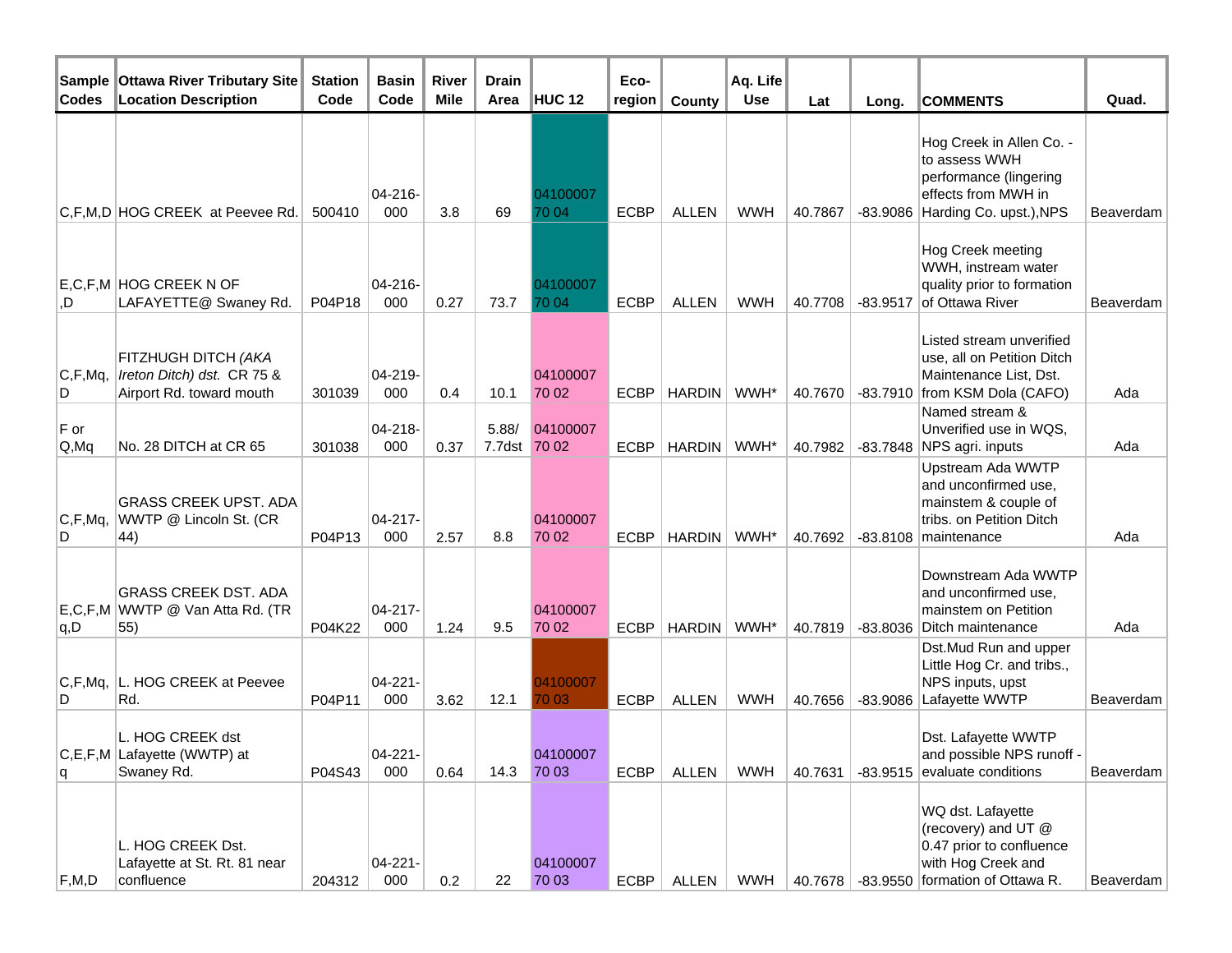| Sample<br><b>Codes</b> | <b>Ottawa River Tributary Site</b><br><b>Location Description</b>              | <b>Station</b><br>Code | <b>Basin</b><br>Code | <b>River</b><br><b>Mile</b> | <b>Drain</b><br>Area | <b>HUC 12</b>     | Eco-<br>region | County       | Aq. Life<br><b>Use</b> | Lat     | Long.             | <b>COMMENTS</b>                                                                                                          | Quad.        |
|------------------------|--------------------------------------------------------------------------------|------------------------|----------------------|-----------------------------|----------------------|-------------------|----------------|--------------|------------------------|---------|-------------------|--------------------------------------------------------------------------------------------------------------------------|--------------|
| C, F, Mq               | UT to Little Hog Creek @<br>RM 0.47 Rumbaugh Rd.                               | 301044                 | 04-221-<br>001       | 0.3                         | 7.79                 | 04100007<br>70 03 | <b>ECBP</b>    | <b>ALLEN</b> | ???                    | 40.7612 |                   | Unlisted stream - high<br>-83.9569 quality tributary                                                                     | Beaverdam    |
| $C, F$ or<br>$Q$ ?,Mq  | MUD RUN at Bluffton<br>Bentley Rd.                                             | 301043                 | 04-222-<br>000       | 0.65                        | 6.75                 | 04100007<br>70 03 | <b>ECBP</b>    | <b>ALLEN</b> | ???                    | 40.7704 | $-83.8989$        | Named unverified stream<br>in WQS- bugs & fish can<br>sample nr mouth ust.<br>Peevee Rd. - road<br>crossing for chem.    | Beaverdam    |
| C, F, Mq               | LOST CREEK E OF LIMA @<br>Mumaugh Rd.                                          | P04K16                 | $04 - 214 -$<br>000  | 3.56                        | 6.2                  | 04100007<br>70 05 | <b>ECBP</b>    | <b>ALLEN</b> | WWH*                   | 40.7419 | $-84.0322$        | Lost Cr ust, ambient<br>condition                                                                                        | Lima         |
|                        | LOST CREEK AT LIMA @<br>C,F,Mq Fenway Drive                                    | 204311                 | 04-214-<br>000       | 1.7                         | 10                   | 04100007<br>70 05 | <b>ECBP</b>    | <b>ALLEN</b> | WWH*                   |         |                   | Lost Cr at Fenway Dr,<br>dst UT @ 2.64 and lots of<br>40.7350 -84.0583 housing population                                | Lima         |
| q, D                   | LOST CREEK AT LIMA @ E<br>E,C,F,M High St. (Reservoir Rd.)<br>(Lower Crossing) | P04K15                 | 04-214-<br>000       | 0.35                        | 17.4                 | 04100007<br>70 05 | <b>ECBP</b>    | <b>ALLEN</b> | WWH*                   | 40.7454 |                   | Lost Cr near mouth, dst.<br>$-84.0609$ condition, NPS, E. coli                                                           | Lima         |
| $C, F$ or<br>Q, Mq     | UT TO LOST CREEK (@<br>1.15) AT LIMA at Bryn Mawr<br>Ave.                      | P04K19                 | 04-214-<br>001       | 0.62                        | 6                    | 04100007<br>70 05 | <b>ECBP</b>    | <b>ALLEN</b> | ???                    | 40.7328 | $-84.0744$ sample | UT to Lost Cr. check use.<br>protect dst. use, past<br>spills IF CROSLEY<br>DITCH then in WQS<br>unverified though hist. | Lima         |
| C,F,Mq                 | <b>ZURMEHLY CREEK AT</b><br>LIMA @ FT. Amanda Rd.                              | P04W20                 | 04-200-<br>002       | 0.03                        | 3.3                  | 04100007<br>70 06 | <b>ECBP</b>    | <b>ALLEN</b> | <b>WWH</b>             | 40.7058 | $-84.1481$        | Assess ambient<br>condition, hist.<br>spills/kills, stormwater<br>runoff high NH3 from fert.<br>plant (hist.)            | Cridersville |
| C,F,Mq                 | L. OTTAWA R. adj. Old S<br>Dixie Rd.                                           | 301010                 | 04-213-<br>000       | 5.5                         | 10.9                 | 04100007<br>70 01 | <b>ECBP</b>    | <b>ALLEN</b> | <b>WWH</b>             | 40.6716 |                   | Eval. Upper reaches, dst<br>TP WWTP trib. (at RM<br>$-84.1347$ (5.72), NPS inputs                                        | Cridersville |
| C, F, Mq               | L. OTTAWA R. N OF<br>Cridersville dst WWTP @<br>FORT SHAWNEE RD.               | P04P09                 | 04-213-<br>000       | 4.45                        | 12 <sup>2</sup>      | 04100007<br>70 01 | <b>ECBP</b>    | <b>ALLEN</b> | <b>WWH</b>             |         |                   | Dst. Cridersville WWTP<br>40.6675   -84.1510  trib. (biol. Sample dst.)                                                  | Cridersville |
| F, Mq                  | L OTTAWA R at Breese Rd.                                                       | 301005                 | 04-213-<br>000       | 1.38                        | 13.6                 | 04100007<br>70 01 | <b>ECBP</b>    | <b>ALLEN</b> | <b>WWH</b>             | 40.6863 | $-84.1687$        | Eval. Middle reach - looks<br>like good quality                                                                          | Cridersville |
| q, D                   | E.C.F.M L. OTTAWA R. NEAR LIMA<br>@ FT. AMANDA RD.                             | 500420                 | 04-213-<br>000       | 0.03                        | 16.4                 | 04100007<br>70 01 | <b>ECBP</b>    | <b>ALLEN</b> | <b>WWH</b>             |         |                   | Eval. lower reach, CSO<br>40.7056 -84.1539 input at ~RM 0.48                                                             | Cridersville |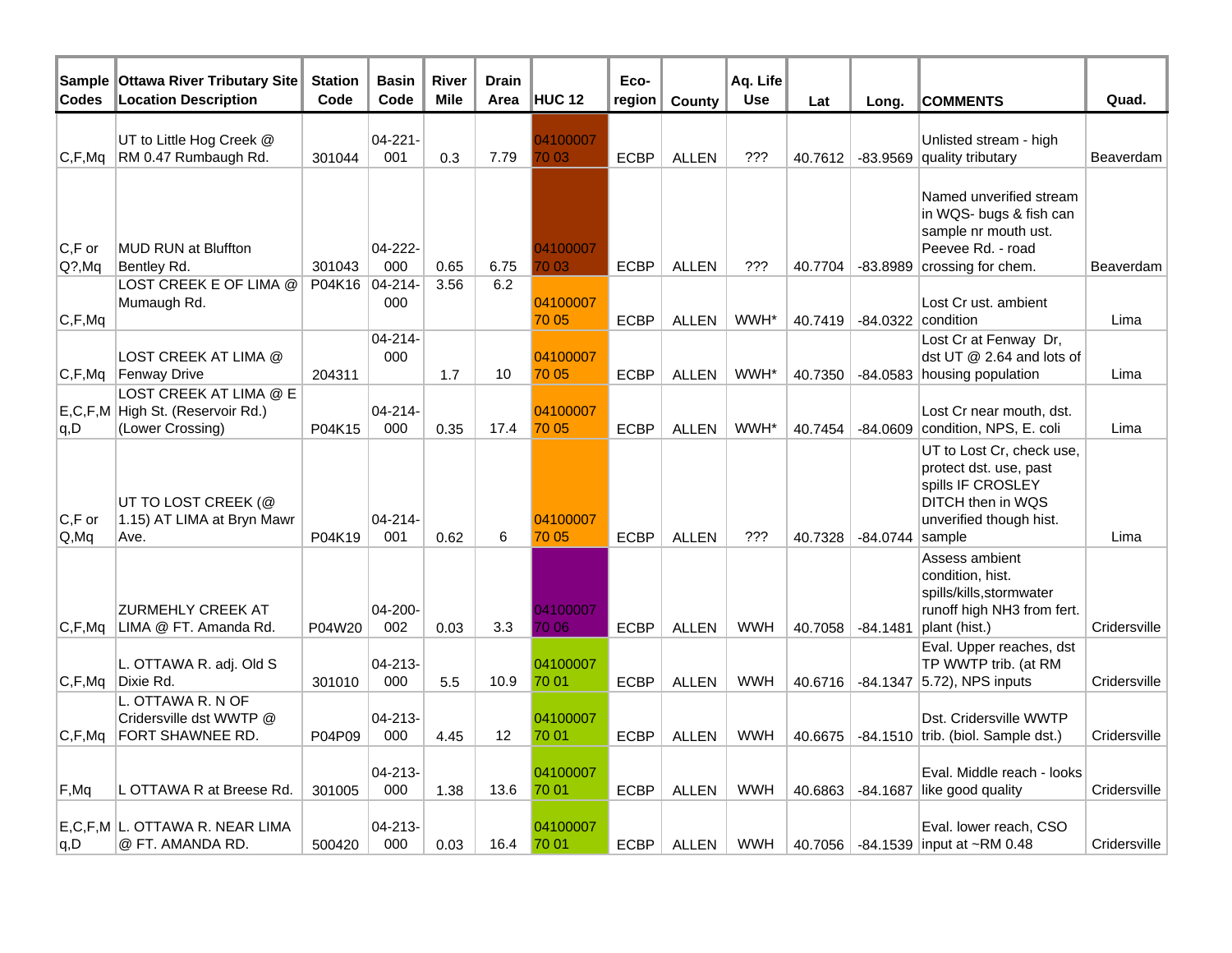| Sample<br>Codes | Ottawa River Tributary Site<br><b>Location Description</b>                                   | <b>Station</b><br>Code | <b>Basin</b><br>Code | <b>River</b><br><b>Mile</b> | <b>Drain</b><br>Area | <b>HUC 12</b>     | Eco-<br>region | County       | Aq. Life<br><b>Use</b> | Lat             | Long.                       | <b>COMMENTS</b>                                                                                                                | Quad.             |
|-----------------|----------------------------------------------------------------------------------------------|------------------------|----------------------|-----------------------------|----------------------|-------------------|----------------|--------------|------------------------|-----------------|-----------------------------|--------------------------------------------------------------------------------------------------------------------------------|-------------------|
| C, F, Mq        | <b>SUGAR CREEK at</b><br>Napoleon Rd.                                                        | 301002                 | $04 - 203 -$<br>000  | 26.03                       | 6.7                  | 04100007<br>70 01 | <b>ECBP</b>    | <b>ALLEN</b> | WWH*                   | 40.8162         | -83.9759                    | Eval. Upper reach, NPS<br>inputs (GC) and Cortner<br>Ditch maintenance                                                         | Beaverdam         |
| C, F, Mq        | <b>SUGAR CREEK at Thayer</b><br>Rd.                                                          | 301001                 | $04 - 203 -$<br>000  | 23.85                       | 11.5                 | 04100007<br>70 01 | <b>ECBP</b>    | <b>ALLEN</b> | WWH*                   | 40.8159         |                             | Dst. tribs - one is<br>supposedly on<br>-84.0134 maintenance, NPS inputs                                                       | Cairo             |
|                 | <b>SUGAR CREEK NEAR LIMA</b><br>$ C, F, M, D  @$ STEWART RD.<br><b>SUGAR CREEK N OF LIMA</b> | P04S20                 | $04 - 203 -$<br>000  | 20.05                       | 22.5                 | 04100007<br>70 01 | <b>ECBP</b>    | <b>ALLEN</b> | WWH*                   | 40.7989         |                             | -84.0706 Dst. tribs, NPS inputs                                                                                                | Cairo             |
| C, F, M         | at/dst. Bluelick Rd.<br>(LOWER)                                                              | P04K09                 | 04-203-<br>000       | 18.24                       | 26.1                 | 04100007<br>70 01 | <b>ECBP</b>    | <b>ALLEN</b> | WWH*                   | 40.7892         |                             | Dst. industrial trib.,<br>$-84.0944$ impoundment                                                                               | Cairo             |
| C, F, M         | SUGAR CREEK at Old US<br>Rt. 30 Lincoln Hwy                                                  | P04S16                 | 04-203-<br>000       | 13.41                       | 30                   | 04100007<br>70 01 | <b>ECBP</b>    | <b>ALLEN</b> | WWH*                   | 40.8314         |                             | -84.1342 Ambient, agri. NPS inputs                                                                                             | Elida             |
| C, F, M         | SUGAR CREEK at SR 115<br>ust Vaughnsville                                                    | 301004                 | 04-203-<br>000       | 9.27                        | 44.7                 | 04100007<br>70 01 | <b>ECBP</b>    | Putnam       | WWH*                   | 40.8779         |                             | Dst. Rattlesnake Cr.<br>-84.1478 confluence, NPS inputs                                                                        | Kalida            |
| C, F, M         | <b>SUGAR CREEK SE OF</b><br>KALIDA at CR Q<br><b>SUGAR CREEK SE OF</b>                       | P04S18                 | 04-203-<br>000       | 3.51                        | 57                   | 04100007<br>70 01 | <b>HELP</b>    | Putnam       | WWH*                   | 40.9331         | $-84.1681$                  | Ambient, NPS agri.<br>Inputs                                                                                                   | Kalida            |
|                 | KALIDA @ CO. RD. 16-O<br>$ C, F, M, D $ near mouth                                           | P04S02                 | 04-203-<br>000       | 0.64                        | 64.3                 | 04100007<br>70 01 | <b>HELP</b>    | Putnam       | WWH*                   | 40.9545         | -84.1791                    | Near mouth, NPS agri.<br>Inputs                                                                                                | Kalida            |
| C, F, Mq        | <b>RATTLESNAKE CREEK NW</b><br>of Cairo toward mouth at<br>Hofferbert Rd.                    | 301000                 | 04-204-<br>000       | 1.74                        | 6.15                 | 04100007<br>70 01 | <b>ECBP</b>    | <b>ALLEN</b> | WWH*                   | 40.8536         | $-84.1095$                  | Unconfirmed WWH in<br>WQS and dst. Cairo and<br>NPS agriculture                                                                | Cairo             |
| C, F, Mg,<br>D  | PLUM CREEK SW (UPST)<br>OF COLUMBUS GROVE at<br><b>TR 11-R</b>                               | P04W13                 | $04 - 201 -$<br>000  | 14.92                       | 16.2                 | 04100007<br>70 02 | <b>ECBP</b>    | Putnam       | WWH?                   | 40.9072         | -84.0783                    | In Putnam Co. - Co. Line<br>(RM 15.26) upper Plum<br>Cr. is in ECBP (until<br>13.0) and not on<br>maintenance until RM<br>13.9 | Columbus<br>Grove |
| C, F, Mq        | PLUM CREEK @ Wayne St<br>just UPST. COLUMBUS<br><b>GROVE WWTP</b>                            | P04P03                 | $04 - 201 -$<br>000  | 12.95                       | 18.2                 | 04100007<br>70 02 | <b>HELP</b>    | Putnam       | WWH/                   | MWH??   40.9239 | -84.0625 inputs             | Ust. Columbus Grove<br>WWTP and NPS urban                                                                                      | Columbus<br>Grove |
| C,F,Mq          | PLUM CREEK DST.<br><b>COLUMBUS GROVE</b><br>WWTP @ TWP. RD. 11                               | P04K07                 | $04 - 201 -$<br>000  | 12.14                       | 18.7                 | 04100007<br>70 02 | HELP           | Putnam       | WWH/                   |                 | MWH?? 40.9288 -84.0721 WWTP | Dst. Columbus Grove                                                                                                            | Columbus<br>Grove |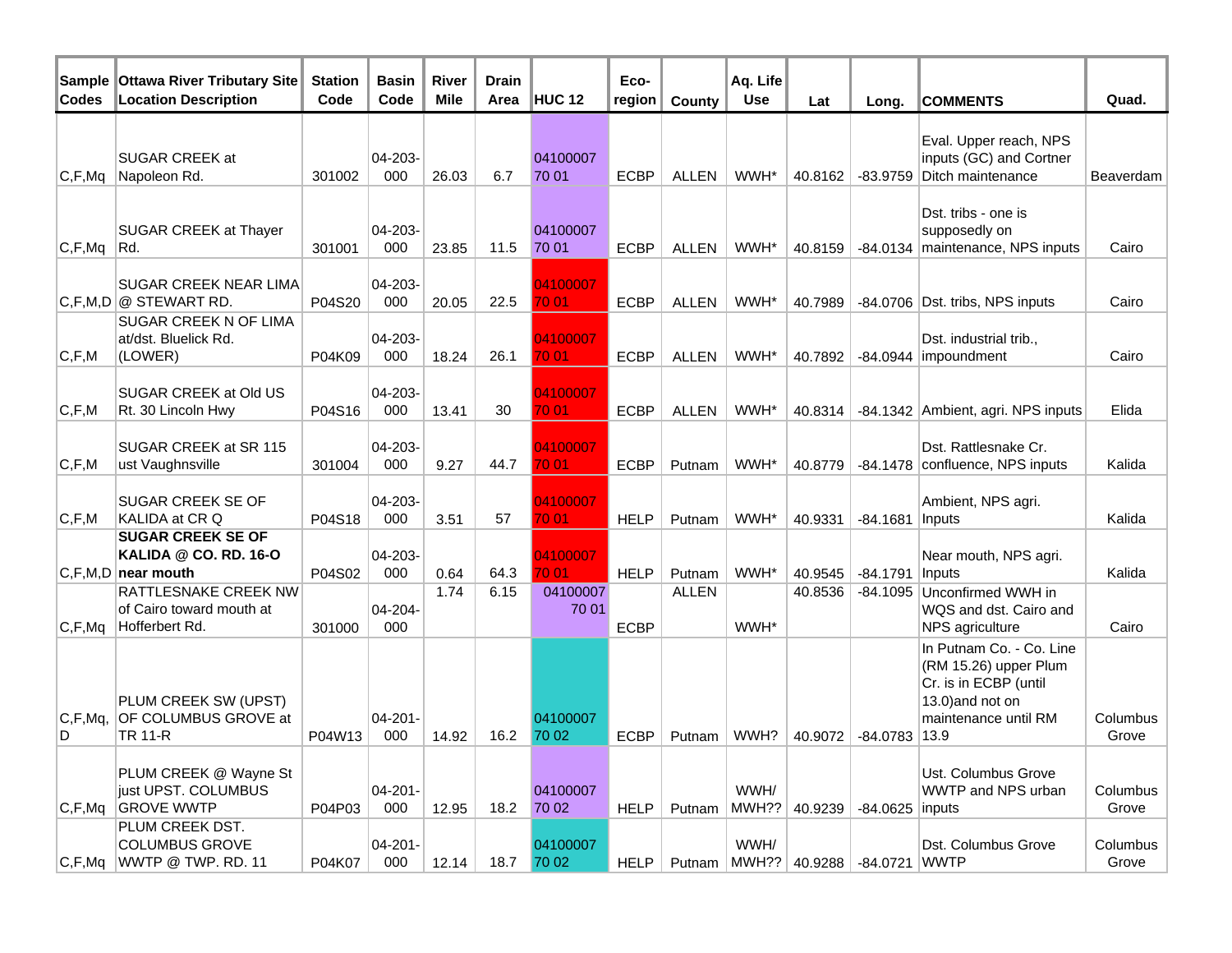| Sample<br><b>Codes</b>                            | <b>Ottawa River Tributary Site</b><br><b>Location Description</b> | <b>Station</b><br>Code | <b>Basin</b><br>Code | River<br><b>Mile</b> | <b>Drain</b><br>Area | <b>HUC 12</b> | Eco-<br>region | County       | Aq. Life<br><b>Use</b> | Lat     | Long.                           | <b>COMMENTS</b>                                | Quad.    |
|---------------------------------------------------|-------------------------------------------------------------------|------------------------|----------------------|----------------------|----------------------|---------------|----------------|--------------|------------------------|---------|---------------------------------|------------------------------------------------|----------|
|                                                   | PLUM CREEK NW OF                                                  |                        |                      |                      |                      |               |                |              |                        |         |                                 |                                                |          |
|                                                   | <b>COLUMBUS GROVE @</b>                                           |                        | $04 - 201 -$         |                      |                      | 04100007      |                |              | WWH/                   |         |                                 | Dst. recovery, ambient                         | Columbus |
|                                                   | $ C, F, M, D $ TWP. RD. O                                         | P04W15                 | 000                  | 8.12                 | 22                   | 70 02         | <b>HELP</b>    | Putnam       | MWH??                  | 40.9627 | $-84.1021$                      | conditions, NPS inputs                         | Grove    |
|                                                   | PLUM CREEK E OF KALIDA                                            |                        | $04 - 201 -$         |                      |                      | 04100007      |                |              | WWH/                   |         |                                 | Ambient conditions, NPS                        |          |
|                                                   | $ C, F, M, D  \otimes TWP$ . RD. M-10                             | P04W16                 | 000                  | 4.62                 | 36                   | 70 02         | <b>HELP</b>    | Putnam       | MWH??                  | 40.9811 | $-84.1504$ inputs               |                                                | Kalida   |
|                                                   |                                                                   |                        |                      |                      |                      |               |                |              |                        |         |                                 |                                                |          |
|                                                   | <b>PLUM CREEK NEAR</b>                                            |                        | $04 - 201 -$         |                      |                      | 04100007      |                |              | WWH/                   |         |                                 | Dst. Kalida, near mouth                        |          |
|                                                   | $ C, F, M, D $ KALIDA @ ST. RT. 114<br><b>SYCAMORE CR.(toward</b> | P04W17                 | 000                  | 0.19                 | 39.9                 | 70 02         | <b>HELP</b>    | Putnam       | MWH??                  | 40.9867 | $-84.2092$                      | Unconfirmed WWH - All                          | Kalida   |
|                                                   | F, Mq, fld   mouth) ust. Searfoss Rd.                             |                        | 04-202-              |                      |                      | 04100007      |                |              |                        |         |                                 | Petition Ditch (No Upland                      | Columbus |
| chm                                               | (Morris Rd.)                                                      | 301074                 | 000                  | 0.65                 | 10.6                 | 70 02         | <b>ECBP</b>    | <b>ALLEN</b> | WWH*                   | 40.8942 | $-84.0811$                      | Drainage)                                      | Grove    |
|                                                   |                                                                   |                        |                      |                      |                      |               |                |              |                        |         |                                 |                                                |          |
|                                                   |                                                                   |                        |                      |                      |                      |               |                |              |                        |         |                                 | Trib. health dst. from fert.                   |          |
|                                                   | UT to Sycamore Creek @<br>RM 0.85 ust. Searfoss Rd.               |                        | $04 - 202 -$         |                      |                      | 04100007      |                |              |                        |         |                                 | Plant, Unconfirmed<br>WWH - All Petition Ditch | Columbus |
| C, F, Mq                                          | (Morris Rd.)                                                      | 301008                 | 000                  | 0.2                  | 5.57                 | 70 02         | <b>ECBP</b>    | <b>ALLEN</b> | WWH*                   | 40.8913 | -84.0802                        | (No Upland Drainage)                           | Grove    |
|                                                   |                                                                   |                        |                      |                      |                      |               |                |              |                        |         |                                 | Unlisted stream, This                          |          |
|                                                   | UT to Plum Creek @ RM                                             |                        | $04 - 201 -$         |                      |                      | 04100007      |                |              |                        |         |                                 | reach is not on Petition                       | Columbus |
| C, F, Mq                                          | 7.30 at TR O west of CR 13                                        | P04P04                 | 001                  | 0.41                 | 8.8                  | 70 02         | <b>HELP</b>    | Putnam       | ???                    | 40.9628 | $-84.1120$                      | Ditch Maintenance List                         | Grove    |
|                                                   |                                                                   |                        |                      |                      |                      |               |                |              |                        |         |                                 | Ust American Bath                              |          |
|                                                   |                                                                   |                        |                      |                      |                      |               |                |              |                        |         |                                 | WWTP on Pike Run,<br>check use from "clean     |          |
|                                                   | PIKE RUN UPST.                                                    |                        | 04-208-              |                      |                      | 4100007       |                |              |                        |         |                                 | and pull" maintenance                          |          |
| $ {\mathsf C},{\mathsf F},{\mathsf M}{\mathsf q}$ | <b>AMERICAN BATH WWTP</b>                                         | P04P24                 | 000                  | 8.21                 | 3.5                  | 004           | <b>ECBP</b>    | <b>ALLEN</b> | MWH                    | 40.7836 | -84.1225                        | this last year                                 | Cairo    |
|                                                   |                                                                   |                        |                      |                      |                      |               |                |              |                        |         |                                 | Assess dst American                            |          |
|                                                   |                                                                   |                        |                      |                      |                      |               |                |              |                        |         |                                 | Bath WWTP on Pike                              |          |
|                                                   |                                                                   |                        |                      |                      |                      |               |                |              |                        |         |                                 | Run, check use from                            |          |
|                                                   | PIKE RUN DST. AMERICAN                                            |                        | 04-208-              |                      |                      | 4100007       |                |              |                        |         |                                 | "clean and pull"<br>maintenance this last      |          |
| C, F, Mq                                          | BATH WWTP at Cole Rd.                                             | 301009                 | 000                  | 7.56                 | $4.5 - 4.7$          | 004           | <b>ECBP</b>    | <b>ALLEN</b> | <b>MWH</b>             | 40.7867 | $-84.1280$                      | year                                           | Cairo    |
|                                                   |                                                                   |                        |                      |                      |                      |               |                |              |                        |         |                                 | Ambient conditions,                            |          |
|                                                   |                                                                   |                        |                      |                      |                      |               |                |              |                        |         |                                 | assess use performance                         |          |
|                                                   |                                                                   |                        |                      |                      |                      |               |                |              |                        |         |                                 | after "snag and                                |          |
| C, F, Mq,                                         | PIKE RUN NEAR LIMA at                                             |                        | 04-208-              |                      |                      | 4100007       |                |              |                        |         |                                 | clean/clear" work last                         |          |
| ID.                                               | State Rd.                                                         | 510160                 | 000                  | 4.61                 | 7.7                  |               | ECBP           | ALLEN        |                        |         | MWH   40.8170   -84.1483   year |                                                | Elida    |
|                                                   | E,C,F,M PIKE RUN AT GOMER at                                      |                        | 04-208-              |                      |                      | 1400007       |                |              |                        |         |                                 | Dst. Gomer near mouth,                         |          |
| ∣q,D                                              | Lima Gomer Rd.                                                    | P04P10                 | 000                  | 0.84                 | 12.8                 | 004           | ECBP           | <b>ALLEN</b> | MWH                    | 40.8467 |                                 | $-84.1858$ E. coli site                        | Elida    |
|                                                   |                                                                   |                        |                      |                      |                      |               |                |              |                        |         |                                 | Unconfirmed WWH & All                          |          |
|                                                   | C,F,Mq, DUG RUN @ DUTCH                                           |                        | $04 - 210 -$         |                      |                      | 04100007      |                |              |                        |         |                                 | on Petition Ditch                              |          |
| ID.                                               | HOLLOW RD.                                                        | P04K10                 | 000                  | 0.19                 | 11                   | 70 02         | ECBP           | <b>ALLEN</b> | WWH*                   |         |                                 | 40.8107 -84.2040 Maintenance List              | Elida    |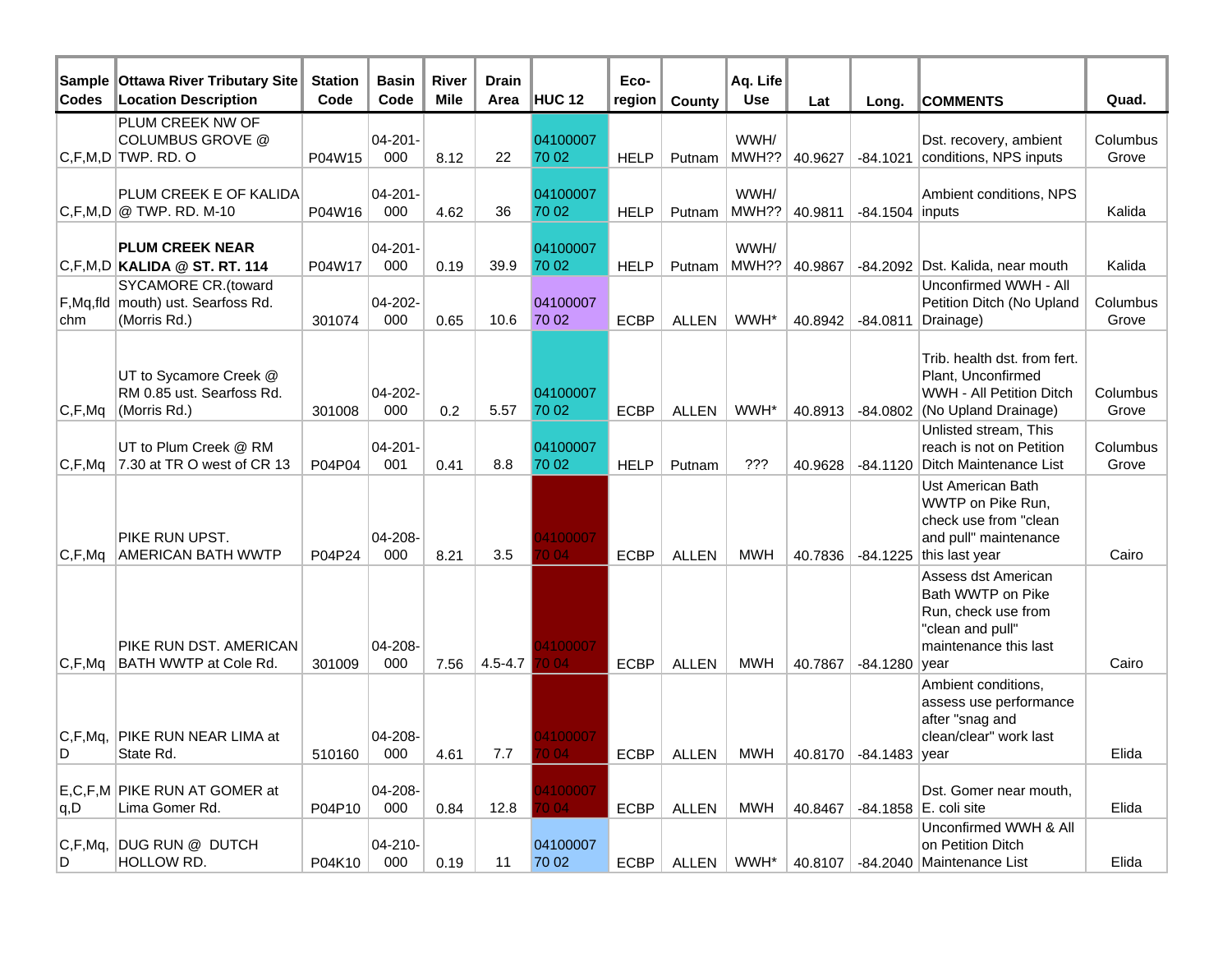| Sample<br>Codes         | <b>Ottawa River Tributary Site</b><br><b>Location Description</b> | <b>Station</b><br>Code | <b>Basin</b><br>Code | <b>River</b><br><b>Mile</b> | <b>Drain</b><br>Area | HUC <sub>12</sub> | Eco-<br>region | County        | Aq. Life<br><b>Use</b> | Lat     | Long.                 | <b>COMMENTS</b>                                                                                                             | Quad.          |
|-------------------------|-------------------------------------------------------------------|------------------------|----------------------|-----------------------------|----------------------|-------------------|----------------|---------------|------------------------|---------|-----------------------|-----------------------------------------------------------------------------------------------------------------------------|----------------|
| C, F, Mq                | <b>HONEY RUN at Cremeans</b><br>Rd.                               | 301003                 | 04-209-<br>000       | 3.58                        | 10.9                 | 04100007<br>70 02 | <b>ECBP</b>    | <b>ALLEN</b>  | WWH*                   | 40.7819 |                       | Unconfirmed WWH, ends<br>of tribs. were to be<br>petition ditch list -<br>-84.2333 application pulled                       | Elida          |
| E, C, F, M<br> q,D      | HONEY RUN at Wapak Rd.                                            | 300938                 | 04-209-<br>000       | 0.9                         | 13                   | 04100007<br>70 02 | <b>ECBP</b>    | <b>ALLEN</b>  | WWH*                   | 40.8099 |                       | -84.2160 Unconfirmed WWH                                                                                                    | Elida          |
| C, F, Mq                | <b>BEAVER RUN at Bussert</b><br>Rd.                               | 301037                 | 04-200-<br>006       | 0.51                        | 5.71                 | 04100007<br>70 05 | <b>ECBP</b>    | <b>ALLEN</b>  | WWH*                   | 40.8311 |                       | Unconfirmed WWH<br>(upper portion on Petition<br>-84.1934 Ditch Maintenance List)                                           | Elida          |
| C, F, Mq,<br>D          | LEATHERWOOD DITCH W<br>OF RIMER at TR 19                          | 301007                 | 04-207-<br>000       | 0.48                        | 12.7                 | 04100007<br>70 05 | <b>HELP</b>    | Putnam        | WWH*                   | 40.8871 | $-84.2253$            | Unconfirmed WWH & All<br>on Petition Ditch<br>Maintenance List                                                              | Kalida         |
| C, F, Mq,<br>D          | UT to OTTAWA R @ RM 0.7<br>at TRM 17                              | 300999                 | 04-200-<br>005       | 0.33                        | 14.1                 | 04100007<br>70 03 | <b>HELP</b>    | Putnam        | ???                    | 40.9869 |                       | Unlisted stream, Almost<br>all reach on Petition Ditch<br>-84.2304 Maintenance List                                         | Kalida         |
| <b>PROVISIONAL</b>      |                                                                   |                        |                      |                             |                      |                   |                |               |                        |         |                       |                                                                                                                             |                |
| Q, MQ,<br>field<br>chem | HOG CREEK at CR 95                                                |                        | 04-216-<br>000       | 14.9                        | 4.51                 | 04100007<br>70 01 | <b>ECBP</b>    | <b>HARDIN</b> | MWH                    | 40.7590 | $-83.7288$            | <b>Upper Hog Creek</b><br>subwatershed (NPS agri.<br>Inputs) & dst. from<br>Sheldon Farms (CAFO)<br>part on Maint./most not | <b>Dunkirk</b> |
| Q, Mq<br>field<br>chem  | L. HOG CREEK at Lafayette<br>Ada Rd. and Bentley Bluffton<br>Rd.  |                        | 04-221-<br>000       | 4.5                         | 4.03                 | 04100007<br>70 03 | <b>ECBP</b>    | <b>ALLEN</b>  | <b>WWH</b>             | 40.7614 |                       | Upper L. Hog Creek and<br>$-83.8993$ tribs., NPS inputs                                                                     | Beaverdam      |
| Q, Mq,<br>field<br>chem | MUD RUN at Lafatette Ada<br>RD.                                   |                        | 04-222-<br>000       | 2.15                        | 4                    | 04100007<br>70 03 | <b>ECBP</b>    | <b>ALLEN</b>  | ???                    |         | 40.7616 -83.8835 Co.) | Unlisted stream, ONLY<br>STREAM CONT. INTO<br><b>HARDIN CO. NOT</b><br>DITCHED (site in E Allen                             | Beaverdam      |
| Q, Mq,<br>field<br>chem | <b>HUBER DITCH SE OF</b><br><b>BEAVERDAM at PHILLIPS</b><br>RD.   |                        | 04-205-<br>000       | 0.41                        | 4.6                  | 04100007<br>70 01 | <b>ECBP</b>    | <b>ALLEN</b>  | WWH*                   | 40.8228 | -83.9375 in WQS       | Unconfirmed WWH listed                                                                                                      | Beaverdam      |
| Q, MQ,<br>field<br>chem | <b>CORTNER DITCH at</b><br>SUGAR CREEK RD.                        |                        |                      | 0.85                        | 1.83                 | 04100007<br>70 01 | <b>ECBP</b>    | <b>ALLEN</b>  | WWH*                   |         |                       | Unconfirmed WWH & All<br>on Petition Ditch<br>40.8120   -83.9465   Maintenance List                                         | Beaverdam      |